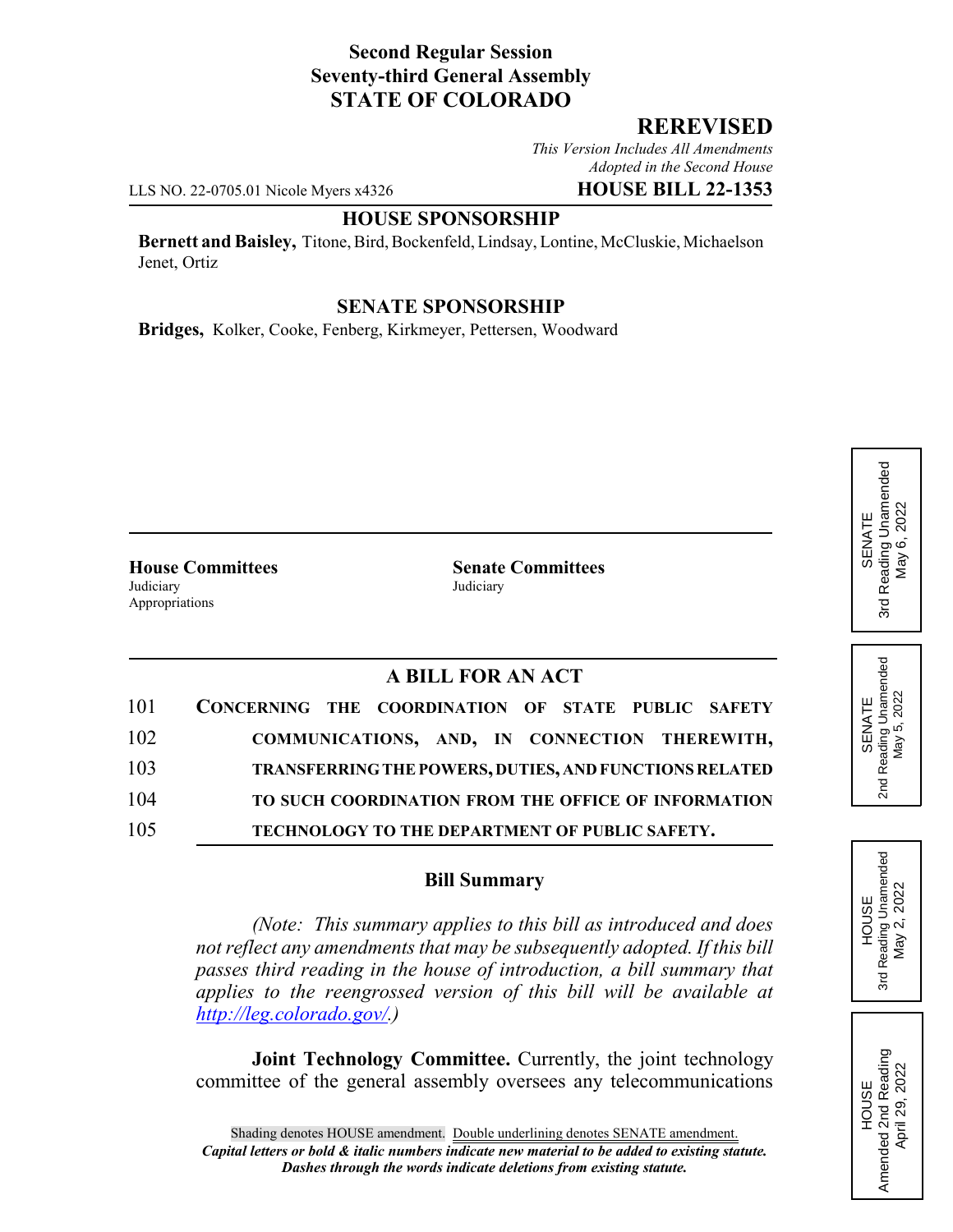coordination within state government. The bill moves that oversight function to the department of public safety's oversight committee pursuant to the "State Measurement for Accountable, Responsive, and Transparent (SMART) Government Act".

Currently, the chief information officer in the office of information technology exercises the powers, duties, and functions related to public safety telecommunications coordination within state government (public safety communications). On July 1, 2022, the bill transfers these powers, duties, and functions to the department of public safety (department). The transferred powers, duties, and functions are allocated to the division of homeland security and emergency management (division) in the department. In addition, the bill transfers employees, property, and policies of the office of information technology related to public safety communications to the division.

The bill creates the office of public safety communications in the division (office) and creates the director of the office. The bill relocates the existing state public safety communications network in the office and specifies the duties and responsibilities of the director of the office that were formerly the duties and responsibilities of the chief information officer of the office of information technology. The duties and responsibilities include:

- ! Formulating recommendations for a current and long-range public safety communications plan and administering the plan;
- Reviewing all existing and future state-owned public safety communications applications, planning, networks, systems, programs, equipment, and facilities and establishing priorities for those applications;
- ! Approving the acquisition of public safety communications equipment by any state entity;
- Establishing and enforcing public safety communications policies, procedures, standards, and records for management of public safety communications networks and facilities for all state entities;
- Reviewing, assessing, and ensuring compliance with federal and state public safety communications regulations pertaining to the needs and functions of state entities;
- ! Advising the governor and general assembly on public safety communications matters;
- Administering the public safety communications trust fund;
- ! Adopting recommended standards for the replacement of analog-based radio equipment with digital-based radio equipment for purposes of dispatching and related functions within the department of public safety; and
- ! For purposes of serving the radio communications needs of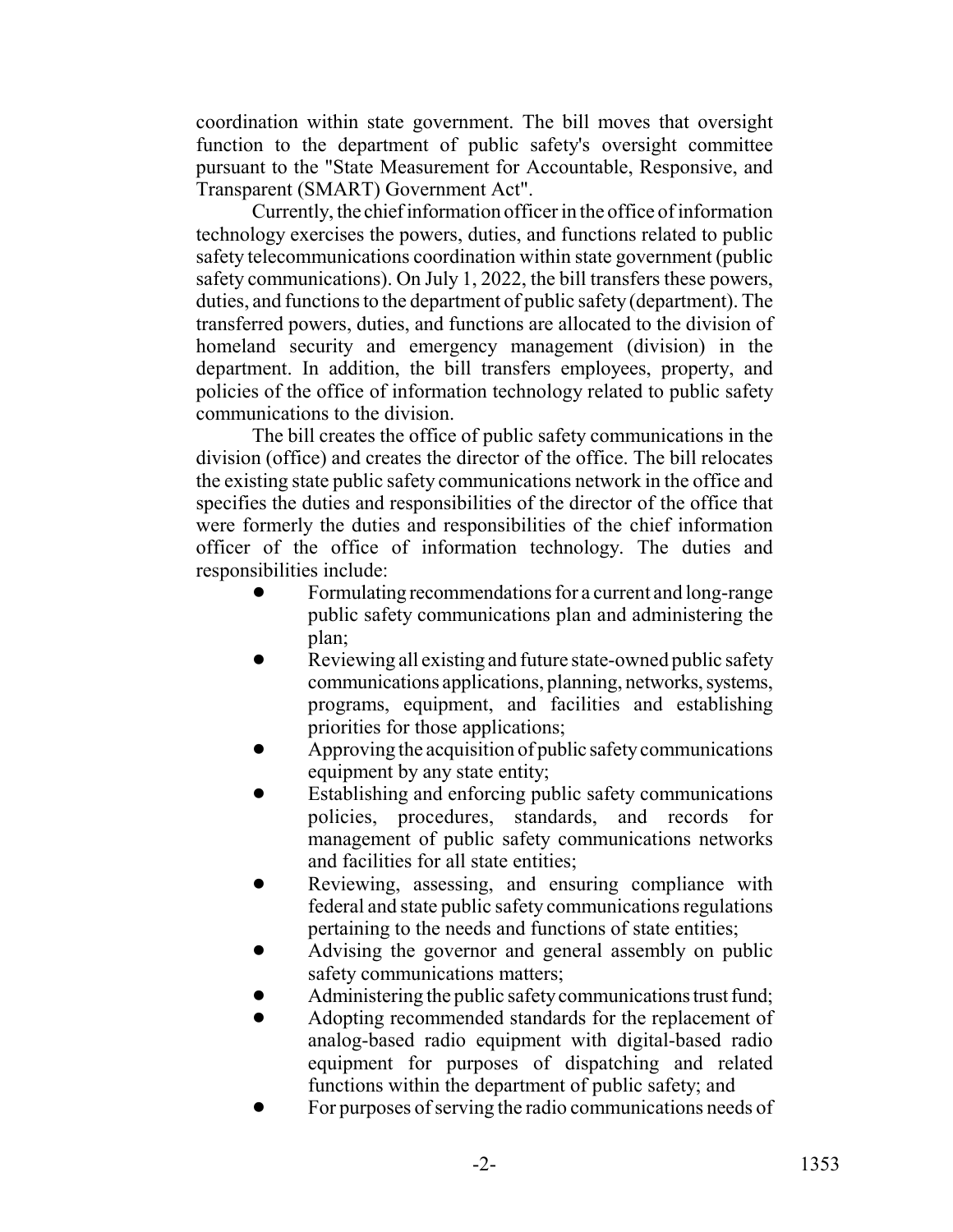state departments, adopting standards and policies and setting a recommended timetable for the replacement of existing radio public safety communications equipment with a system that satisfies the requirements of the federal communications commission public safety national plan.

The director of the office may enter into contracts, formerly entered into by the chief information officer, with specified public entities and may act as a public safety communications network provider to provide public safety radio communications between or among 2 or more counties or state agencies.

The bill specifies when users of public safety radio systems, including public entities and privately owned businesses, will be charged fees for the service, including the cost of material, labor, and overhead.

The executive director of the department is required to exercise the powers, duties, and functions regarding the existing tactical and long-term interoperable communications plan to improve the ability of the public safety agencies of state government to communicate with public safety agencies of the federal government, regions, local governments, and other states. The director of the office is required to update and revise the tactical and long-term interoperable communications plan at least once every 3 years.

The bill relocates the existing public safety communications trust fund, specifies the sources of money in the fund, and specifies the purposes for which money in the fund must be used.

1 *Be it enacted by the General Assembly of the State of Colorado:*

2 **SECTION 1. Legislative declaration.**(1) The general assembly

3 hereby finds and declares that:

 (a) Since 1998, the public safety communications network program, in partnership with local government infrastructure owners, has provided a statewide wireless system, called the digital trunked radio system, that enables direct communications between first responders and public safety agencies across jurisdictional and regional boundaries;

- 9 (b) Transferring this existing public safety communications 10 network program from the governor's office of information technology to
- 11 the department of public safety is supported by users, stakeholders, and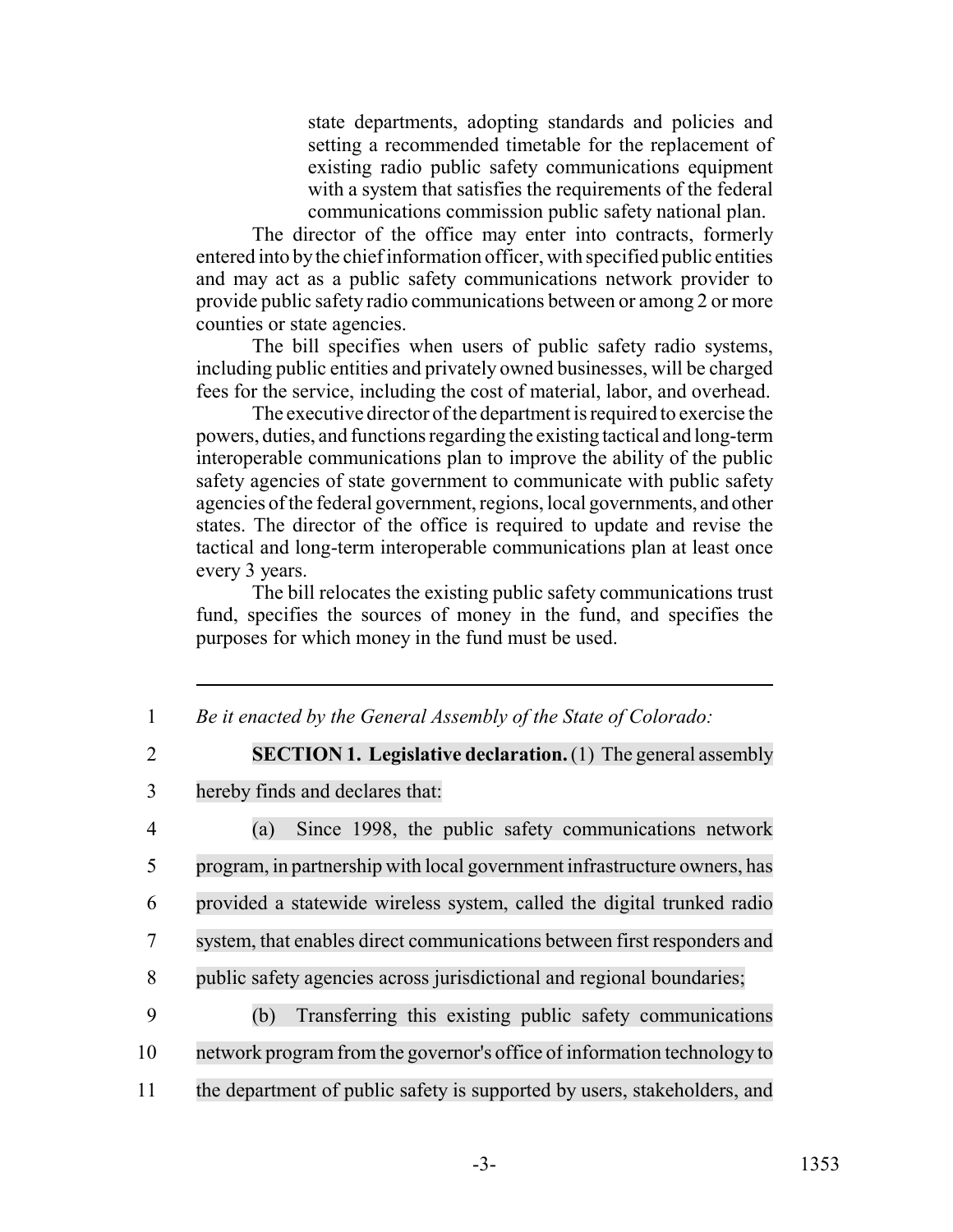the executive branch of state government;

| $\overline{2}$ | A governance structure that reflects the sentiments of<br>(c)             |
|----------------|---------------------------------------------------------------------------|
| 3              | statewide users and stakeholders is imperative to ensure that the state   |
| $\overline{4}$ | continues to have a reliable public safety communications network that    |
| 5              | ensures the well-being of all Coloradans; and                             |
| 6              | The governor's office of information technology and the<br>(d)            |
| 7              | Colorado department of public safety will prioritize maintaining complete |
| 8              | network reliability and operational efficiency as they coordinate the     |
| 9              | transfer of the digital trunked radio system.                             |
| 10             | <b>SECTION 2.</b> In Colorado Revised Statutes, 2-3-1704, repeal (3)      |
| 11             | as follows:                                                               |
| 12             | 2-3-1704. Powers and duties of the joint technology committee.            |
| 13             | (3) The committee oversees any telecommunications coordination within     |
| 14             | state government that the chief information officer performs pursuant to  |
| 15             | part 5 of article 37.5 of title 24, C.R.S.                                |
| 16             | SECTION 3. In Colorado Revised Statutes, add part 25 to article           |
| 17             | 33.5 of title 24 as follows:                                              |
| 18             | PART <sub>25</sub>                                                        |
| 19             | PUBLIC SAFETY COMMUNICATIONS                                              |
| 20             | 24-33.5-2501. Definitions. As USED IN THIS PART 25, UNLESS THE            |
| 21             | <b>CONTEXT OTHERWISE REQUIRES:</b>                                        |
| 22             | (1) "DIVISION" MEANS THE DIVISION OF HOMELAND SECURITY AND                |
| 23             | EMERGENCY MANAGEMENT CREATED IN SECTION 24-33.5-1603.                     |
| 24             | (2) "INTEROPERABLE COMMUNICATIONS" MEANS THE ABILITY OF                   |
| 25             | PUBLIC SAFETY AGENCIES IN VARIOUS DISCIPLINES AND JURISDICTIONS TO        |
| 26             | COMMUNICATE WITH EACH OTHER ON DEMAND AND IN REAL TIME BY                 |
| 27             | VOICE OR DATA USING COMPATIBLE RADIO COMMUNICATION SYSTEMS OR             |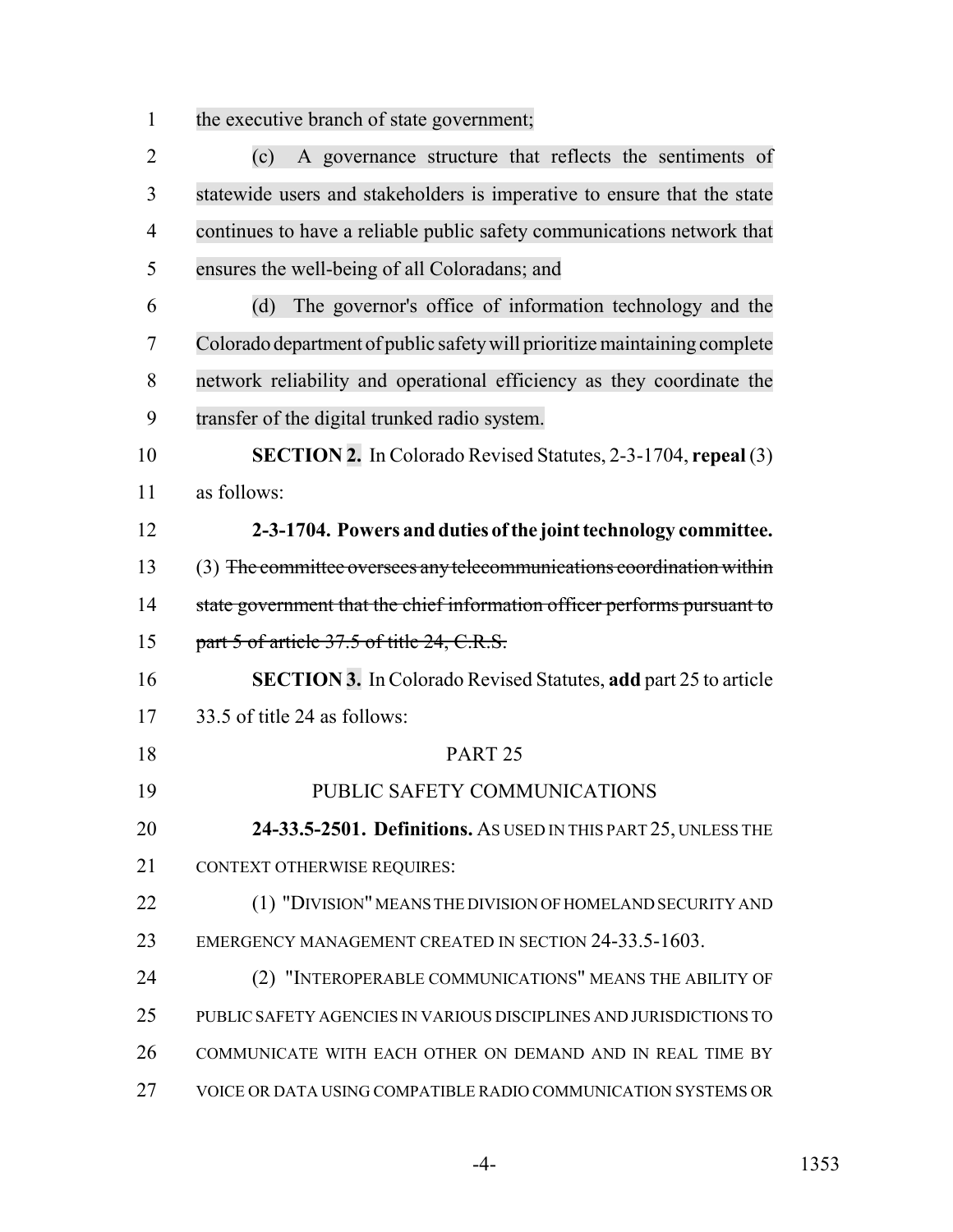OTHER TECHNOLOGY.

 (3) "OFFICE" MEANS THE OFFICE OF PUBLIC SAFETY COMMUNICATIONS CREATED IN SECTION 24-33.5-2502.

 (4) "PUBLIC SAFETY AGENCY" MEANS AN AGENCY PROVIDING LAW ENFORCEMENT, FIRE PROTECTION, EMERGENCY MEDICAL, OR EMERGENCY RESPONSE SERVICES.

 (5) "REGION" MEANS AN ALL-HAZARDS EMERGENCY MANAGEMENT REGION ESTABLISHED BY EXECUTIVE ORDER OF THE GOVERNOR.

 **24-33.5-2502. Office of public safety communications - public safety communications revolving fund - creation.** (1) THE OFFICE OF PUBLIC SAFETY COMMUNICATIONS IS CREATED IN THE DIVISION OF HOMELAND SECURITY AND EMERGENCY MANAGEMENT IN THE DEPARTMENT OF PUBLIC SAFETY. THE OFFICE IS A **TYPE 2** ENTITY, AS DEFINED IN SECTION 24-1-105, AND EXERCISES ITS POWERS AND PERFORMS 15 ITS DUTIES AND FUNCTIONS UNDER THE DEPARTMENT OF PUBLIC SAFETY. THE DIRECTOR OF THE DIVISION SHALL APPOINT A DIRECTOR AS HEAD OF 17 THE OFFICE OF PUBLIC SAFETY COMMUNICATIONS.

18 (2) (a) THE PUBLIC SAFETY COMMUNICATIONS REVOLVING FUND, REFERRED TO IN THIS SECTION AS THE "FUND", IS HEREBY CREATED IN THE STATE TREASURY. THE FUND CONSISTS OF MONEY APPROPRIATED TO THE FUND PURSUANT TO SUBSECTION (2)(b) OF THIS SECTION, MONEY 22 DEPOSITED OR CREDITED TO THE FUND PURSUANT TO SUBSECTIONS (3) AND (4) OF THIS SECTION, AND ANY OTHER MONEY THAT THE GENERAL ASSEMBLY MAY TRANSFER TO THE FUND.

 (b) THE GENERAL ASSEMBLY SHALL APPROPRIATE MONEY TO THE FUND EACH FISCAL YEAR IN THE ANNUAL GENERAL APPROPRIATION ACT FOR THE DIRECT AND INDIRECT COSTS OF THE OFFICE.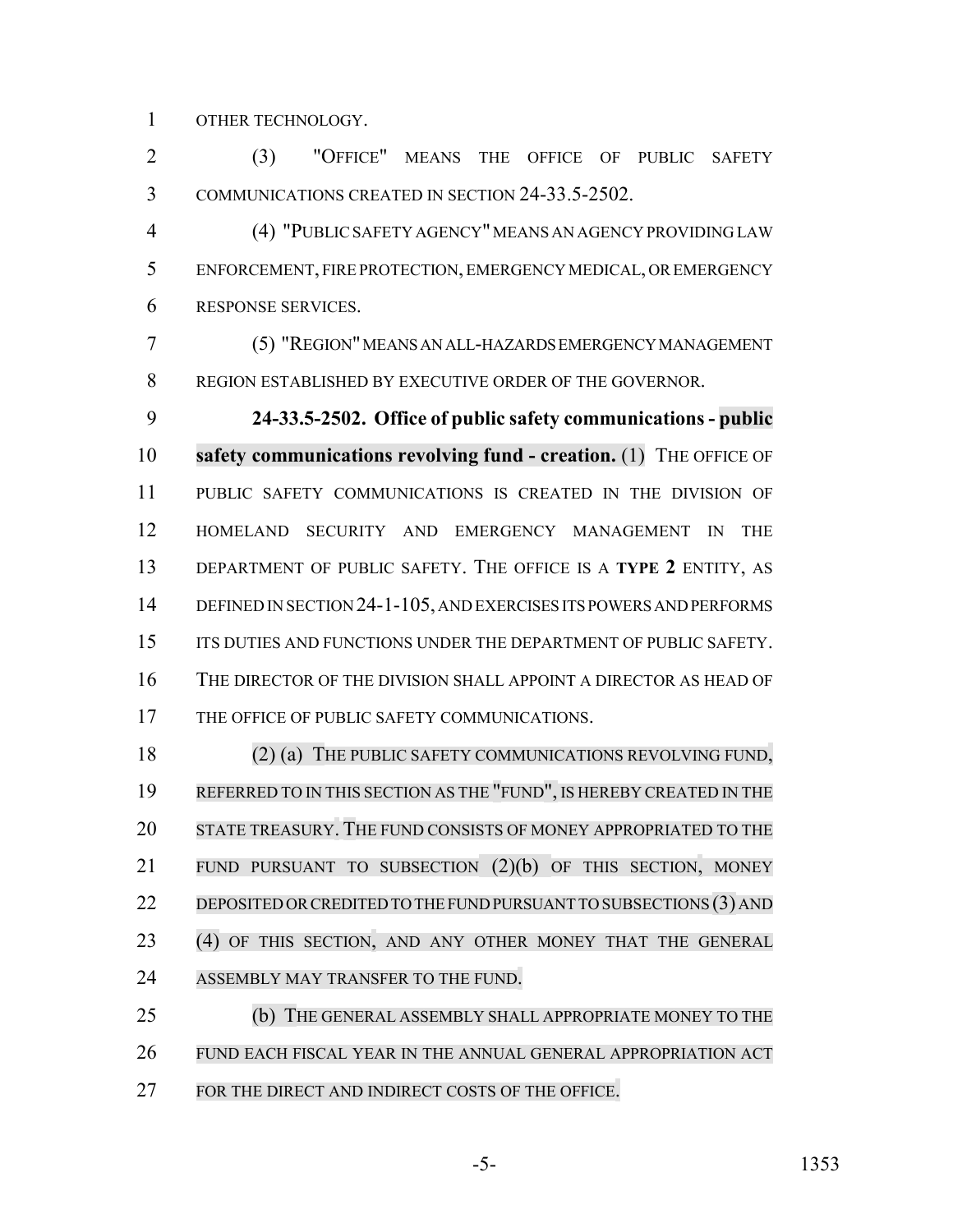(c) THE STATE TREASURER SHALL CREDIT ALL INTEREST AND INCOME DERIVED FROM THE DEPOSIT OR INVESTMENT OF MONEY IN THE FUND TO THE FUND.

 (d) THE STATE TREASURER SHALL CREDIT ANY UNEXPENDED AND UNENCUMBERED MONEY REMAINING IN THE FUND AT THE END OF A FISCAL YEAR TO THE FUND.

 (e) MONEY IN THE FUND IS CONTINUOUSLY APPROPRIATED TO THE OFFICE TO PAY THE DIRECT AND INDIRECT COSTS, INCLUDING PERSONAL SERVICES AND OPERATING COSTS, ASSOCIATED WITH ADMINISTERING PUBLIC SAFETY COMMUNICATIONS.

 (3) THE OFFICE SHALL DEVELOP A METHOD FOR BILLING USERS OF THE OFFICE'S SERVICES THE FULL COST OF THE SERVICES, INCLUDING MATERIALS, DEPRECIATION RELATED TO CAPITAL COSTS, LABOR, AND ADMINISTRATIVE OVERHEAD. THE BILLING METHOD SHALL BE FULLY IMPLEMENTED FOR ALL USERS OF THE OFFICE'S SERVICES ON OR BEFORE JULY 1, 2023. REVENUE GENERATED FROM SUCH BILLING SHALL BE CREDITED TO THE FUND.

 (4) (a) THE OFFICE MAY SEEK, ACCEPT, AND EXPEND GIFTS, GRANTS, DONATIONS, AND BEQUESTS FROM PRIVATE OR PUBLIC SOURCES FOR THE DIRECT AND INDIRECT COSTS, INCLUDING PERSONAL SERVICES AND OPERATING COSTS, ASSOCIATED WITH ADMINISTERING PUBLIC SAFETY 22 COMMUNICATIONS. THE OFFICE SHALL TRANSMIT ALL MONEY RECEIVED THROUGH GIFTS, GRANTS, DONATIONS, OR BEQUESTS FOR SUCH PURPOSES 24 TO THE STATE TREASURER, WHO SHALL CREDIT THE MONEY TO THE FUND. (b) THE OFFICE MAY CONTRACT WITH THE UNITED STATES AND ANY OTHER LEGAL ENTITIES WITH RESPECT TO MONEY AVAILABLE TO THE OFFICE THROUGH GIFTS, GRANTS, DONATIONS, OR BEQUESTS.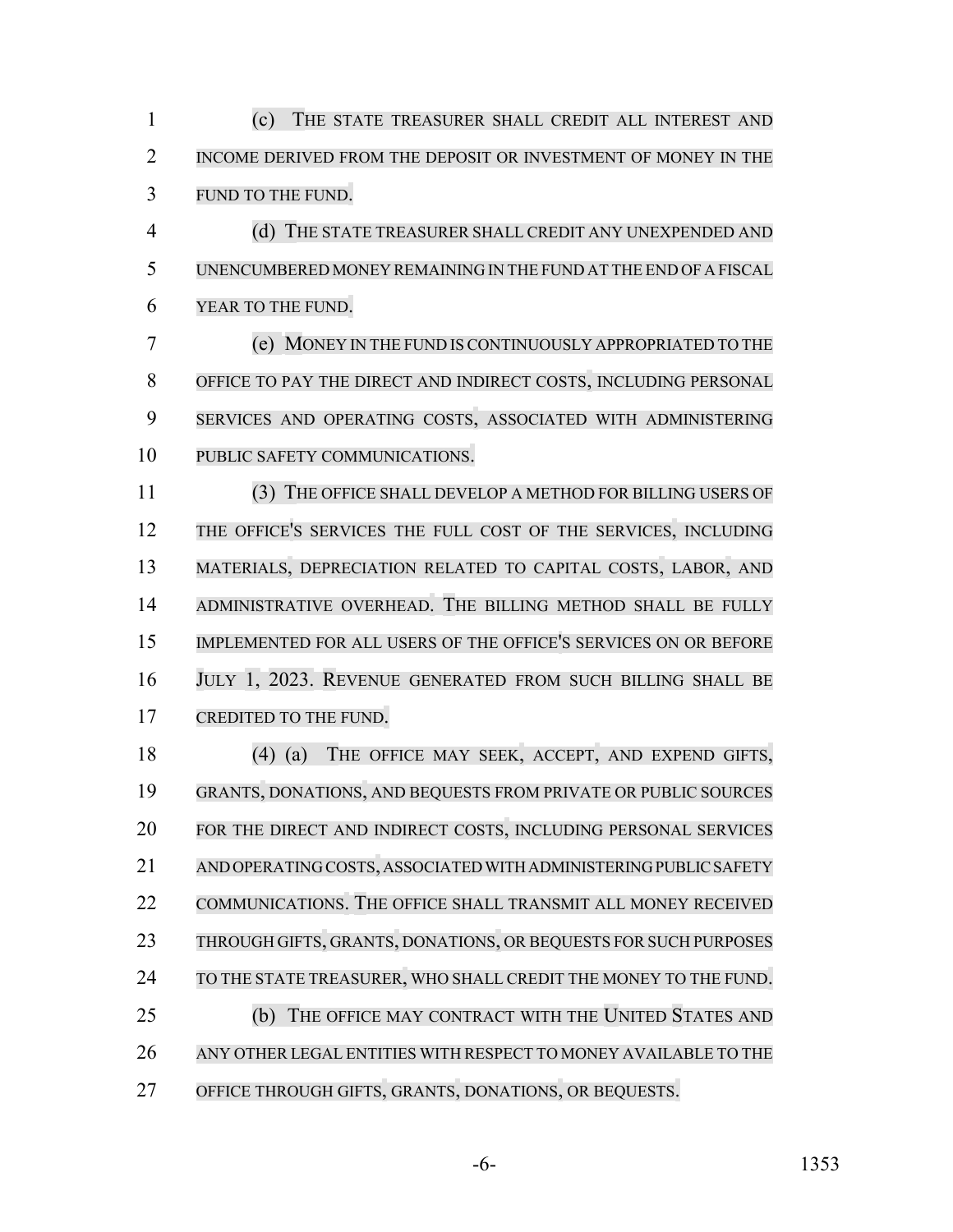**24-33.5-2503. Transfer of functions - continuity of existence - - rules.** (1) ON JULY 1, 2023, THE POWERS, DUTIES, AND FUNCTIONS OF THE OFFICE OF INFORMATION TECHNOLOGY IN CONNECTION WITH PUBLIC SAFETY TELECOMMUNICATIONS COORDINATION WITHIN STATE GOVERNMENT PURSUANT TO THE FORMER PART 5 OF ARTICLE 37.5 OF THIS TITLE 24, REFERRED TO IN THIS PART 25 AS "PUBLIC SAFETY COMMUNICATIONS", ARE TRANSFERRED TO THE DEPARTMENT AND ALLOCATED TO THE DIVISION PURSUANT TO THIS SECTION.

 (2) (a) ON AND AFTER JULY 1, 2023, THE OFFICERS AND EMPLOYEES OF THE OFFICE OF INFORMATION TECHNOLOGY WHOSE POWERS, DUTIES, AND FUNCTIONS CONCERN THE POWERS, DUTIES, AND FUNCTIONS TRANSFERRED TO THE DEPARTMENT AND ALLOCATED TO THE 13 DIVISION PURSUANT TO SUBSECTION (1) OF THIS SECTION AND WHOSE EMPLOYMENT IN THE DIVISION IS DEEMED NECESSARY BY THE DIRECTOR 15 OF THE DIVISION TO CARRY OUT THE PURPOSES OF THIS PART 25 SHALL BE TRANSFERRED TO THE DIVISION AND BECOME EMPLOYEES THEREOF.

 (b) ANY EMPLOYEES WHO ARE TRANSFERRED TO THE DEPARTMENT PURSUANT TO THIS SUBSECTION (2) AND WHO ARE CLASSIFIED EMPLOYEES IN THE STATE PERSONNEL SYSTEM SHALL RETAIN ALL RIGHTS TO THE PERSONNEL SYSTEM AND RETIREMENT BENEFITS PURSUANT TO THE LAWS OF THE STATE, AND THEIR SERVICES SHALL BE DEEMED TO HAVE BEEN CONTINUOUS. ALL TRANSFERS AND ANY ABOLISHMENT OF POSITIONS IN THE STATE PERSONNEL SYSTEM SHALL BE MADE AND PROCESSED IN ACCORDANCE WITH STATE PERSONNEL SYSTEM LAWS AND REGULATIONS. 25 (3) ON OR BEFORE JULY 1, 2023, ALL ITEMS OF PROPERTY, REAL AND PERSONAL, INCLUDING OFFICE FURNITURE AND FIXTURES, BOOKS, DOCUMENTS, AND RECORDS OF THE OFFICE OF INFORMATION TECHNOLOGY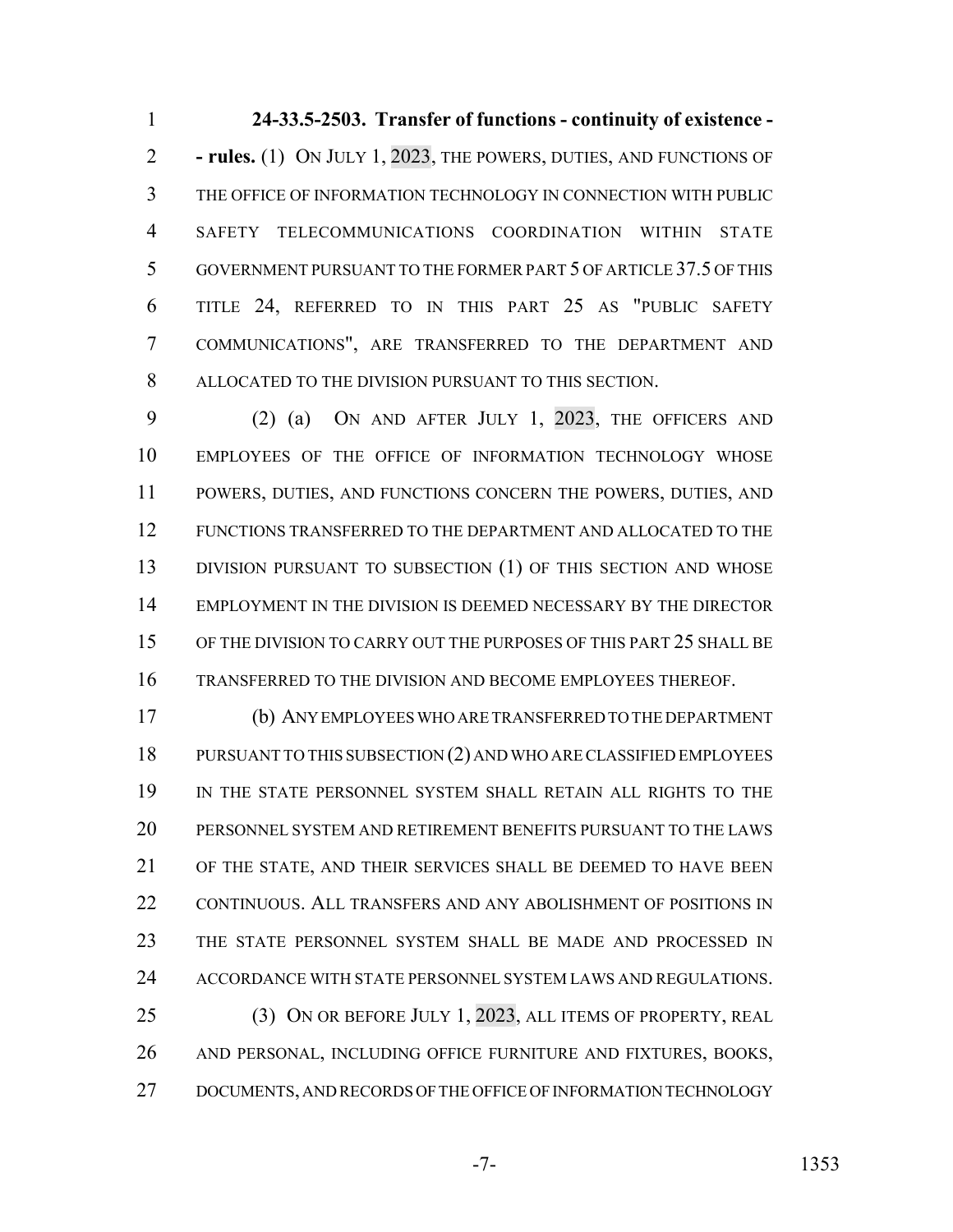PRIOR TO SAID DATE PERTAINING TO THE POWERS, DUTIES, AND FUNCTIONS TRANSFERRED TO THE DEPARTMENT AND ALLOCATED TO THE DIVISION PURSUANT TO THIS SECTION, ARE TRANSFERRED TO AND BECOME THE PROPERTY OF THE DIVISION.

 (4) WHENEVER THE OFFICE OF INFORMATION TECHNOLOGY IS REFERRED TO OR DESIGNATED BY A CONTRACT OR OTHER DOCUMENT IN CONNECTION WITH THE POWERS, DUTIES, AND FUNCTIONS TRANSFERRED TO THE DEPARTMENT AND ALLOCATED TO THE DIVISION PURSUANT TO THIS SECTION, SUCH REFERENCE OR DESIGNATION SHALL BE DEEMED TO APPLY TO THE DIVISION. ALL CONTRACTS ENTERED INTO BY THE OFFICE OF 11 INFORMATION TECHNOLOGY PRIOR TO JULY 1, 2023, IN CONNECTION WITH THE POWERS, DUTIES, AND FUNCTIONS TRANSFERRED TO THE DEPARTMENT AND ALLOCATED TO THE DIVISION PURSUANT TO THIS SECTION ARE HEREBY VALIDATED, WITH THE DIVISION CREATED BY SECTION 24-33.5-1603 SUCCEEDING TO ALL THE RIGHTS AND OBLIGATIONS OF SUCH CONTRACTS. ANY APPROPRIATIONS OF MONEY FROM PRIOR FISCAL YEARS OPEN TO SATISFY OBLIGATIONS INCURRED PURSUANT TO SUCH CONTRACTS ARE HEREBY TRANSFERRED AND APPROPRIATED TO THE DIVISION FOR THE PAYMENT OF SUCH OBLIGATIONS.

20 (5) ALL POLICIES OF THE OFFICE OF INFORMATION TECHNOLOGY IN CONNECTION WITH THE POWERS, DUTIES, AND FUNCTIONS TRANSFERRED TO THE DEPARTMENT AND ALLOCATED TO THE DIVISION PURSUANT TO THIS SECTION SHALL CONTINUE TO BE EFFECTIVE UNTIL REVISED, AMENDED, 24 REPEALED, OR NULLIFIED PURSUANT TO LAW. ON OR AFTER JULY 1, 2023, THE DIRECTOR OF THE DIVISION SHALL ADOPT RULES NECESSARY FOR THE ADMINISTRATION OF SUCH POWERS, DUTIES, AND FUNCTIONS.

**24-33.5-2504. Public safety communications network.** (1) TO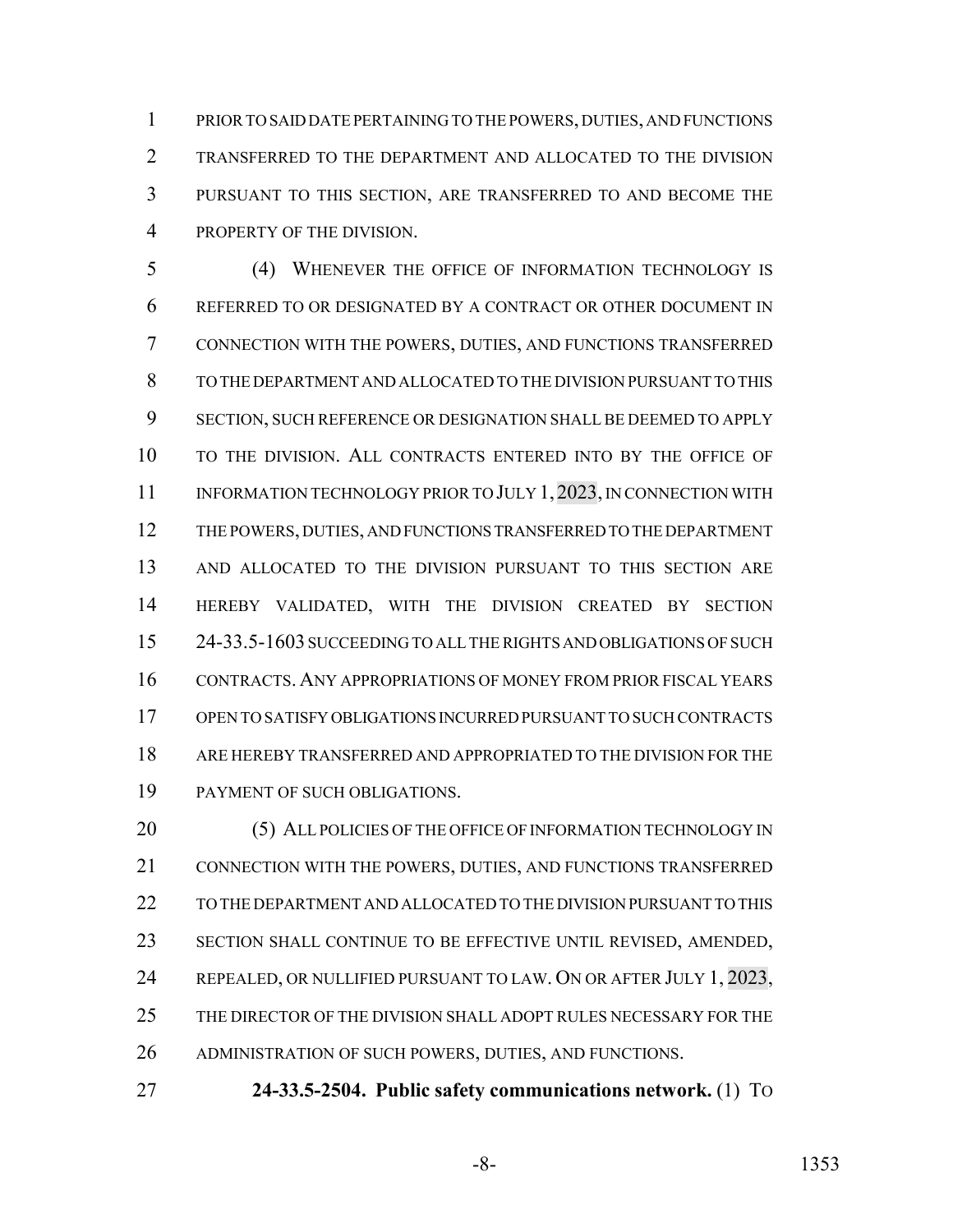MORE EFFICIENTLY SUPPORT THE EFFORTS OF STATE DEPARTMENTS, STATE INSTITUTIONS, STATE AGENCIES, LAW ENFORCEMENT AGENCIES, AND ANY PUBLIC SAFETY POLITICAL SUBDIVISIONS, AND TO BETTER SERVE THE PUBLIC, A STATE PUBLIC SAFETY COMMUNICATIONS NETWORK IS ESTABLISHED, THE CONSTRUCTION, MAINTENANCE, SECURITY, AND MANAGEMENT OF WHICH IS UNDER THE SUPERVISION OF THE DIRECTOR OF THE OFFICE.

8 (2) THE DIRECTOR OF THE DIVISION SHALL APPOINT ASSISTANTS, CLERICAL STAFF, AND OTHER PERSONNEL AS MAY BE NECESSARY TO DISCHARGE THE DUTIES AND RESPONSIBILITIES SET FORTH BY THIS PART 25.

 **24-33.5-2505. Office of public safety communications - director - duties and responsibilities - rules.** (1) THE DIRECTOR OF THE OFFICE SHALL PERFORM THE FOLLOWING FUNCTIONS CONCERNING PUBLIC SAFETY COMMUNICATIONS:

 (a) IN CONSULTATION WITH LOCAL, STATE, AND FEDERAL DEPARTMENTS, INSTITUTIONS, AND AGENCIES, FORMULATE RECOMMENDATIONS FOR A CURRENT AND LONG-RANGE PUBLIC SAFETY COMMUNICATIONS PLAN, INVOLVING PUBLIC SAFETY RADIO COMMUNICATIONS SYSTEMS AND THEIR INTEGRATION INTO APPLICABLE PUBLIC SAFETY COMMUNICATIONS NETWORKS FOR APPROVAL OF THE GOVERNOR;

 (b) ADMINISTER THE APPROVED CURRENT AND LONG-RANGE PLAN FOR PUBLIC SAFETY COMMUNICATIONS AND EXERCISE SUPERVISION OVER ALL STATE-OWNED PUBLIC SAFETY COMMUNICATIONS NETWORKS, SYSTEMS, AND PUBLIC SAFETY WIRELESS BROADBAND AND MICROWAVE FACILITIES;

-9- 1353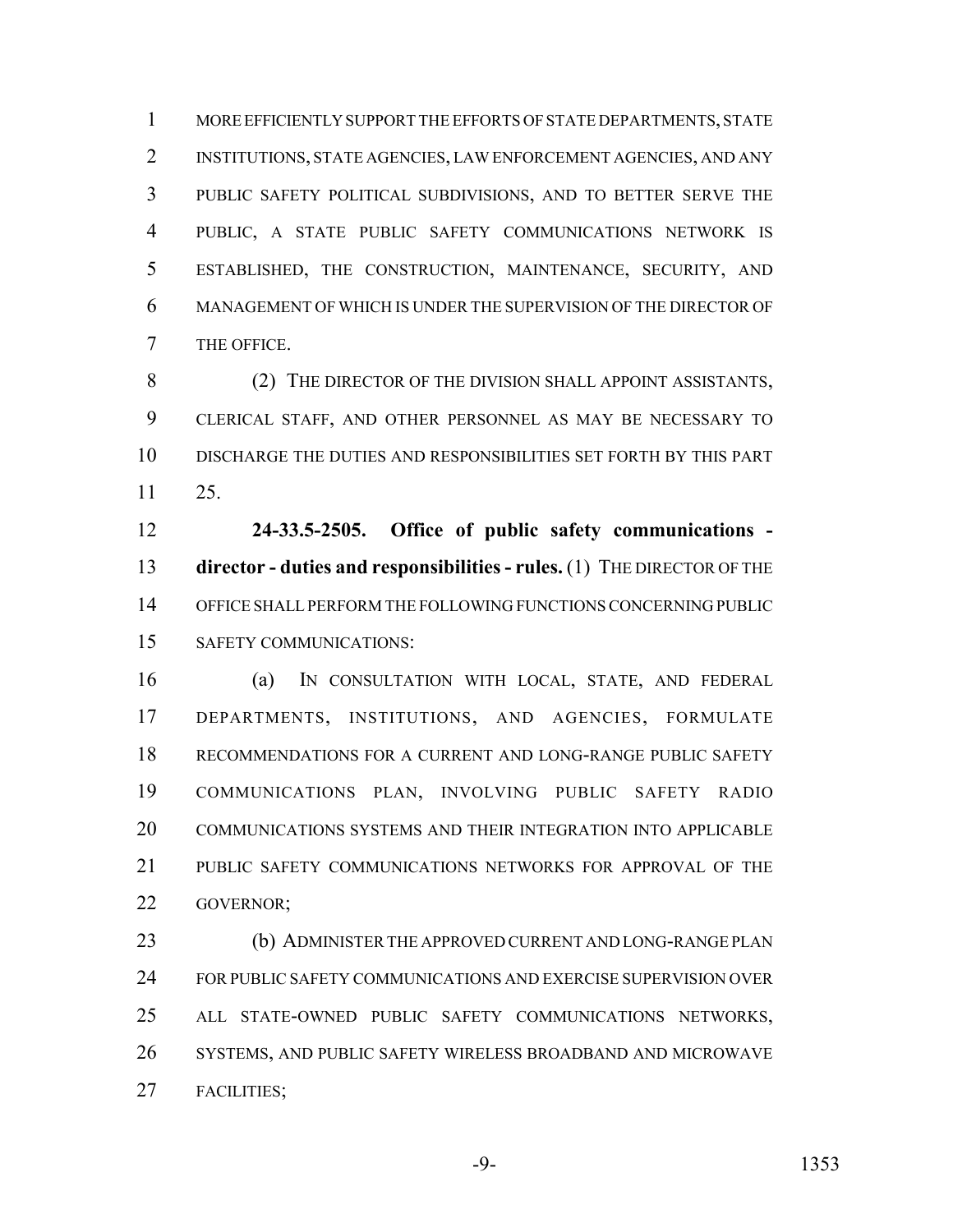(c) REVIEW ALL EXISTING AND FUTURE STATE-OWNED PUBLIC SAFETY COMMUNICATIONS APPLICATIONS, PLANNING, NETWORKS, SYSTEMS, PROGRAMS, EQUIPMENT, AND FACILITIES AND ESTABLISH PRIORITIES FOR THOSE THAT ARE NECESSARY AND DESIRABLE TO ACCOMPLISH THE PURPOSES OF THIS PART 25;

 (d) APPROVE OR DISAPPROVE THE ACQUISITION OF PUBLIC SAFETY COMMUNICATIONS EQUIPMENT BY ANY STATE DEPARTMENT, INSTITUTION, OR AGENCY;

 (e) ESTABLISH AND ENFORCE PUBLIC SAFETY COMMUNICATIONS POLICIES, PROCEDURES, STANDARDS, AND RECORDS FOR MANAGEMENT OF PUBLIC SAFETY COMMUNICATIONS NETWORKS AND FACILITIES FOR ALL 12 STATE DEPARTMENTS, INSTITUTIONS, AND AGENCIES;

 (f) CONTINUALLY REVIEW, ASSESS, AND ENSURE COMPLIANCE WITH FEDERAL AND STATE PUBLIC SAFETY COMMUNICATIONS REGULATIONS PERTAINING TO THE NEEDS AND FUNCTIONS OF STATE DEPARTMENTS, INSTITUTIONS, AND AGENCIES;

 (g) ADVISE THE GOVERNOR AND GENERAL ASSEMBLY ON PUBLIC 18 SAFETY COMMUNICATIONS MATTERS;

 (h) ADMINISTER THE PUBLIC SAFETY COMMUNICATIONS TRUST FUND CREATED IN SECTION 24-33.5-2510; AND

**(i) ADOPT RULES REGARDING DISTRIBUTIONS OF PUBLIC SAFETY**  COMMUNICATIONS TRUST FUND MONEY TO AND REPAYMENT OF SUCH 23 MONEY BY STATE AND LOCAL GOVERNMENTS.

24 (2) THE DIRECTOR OF THE OFFICE MAY ENTER INTO CONTRACTS WITH ANY COUNTY, CITY AND COUNTY, STATE AGENCY, SCHOOL DISTRICT, OR BOARD OF COOPERATIVE EDUCATIONAL SERVICES AND MAY ACT AS A PUBLIC SAFETY COMMUNICATIONS NETWORK PROVIDER BETWEEN OR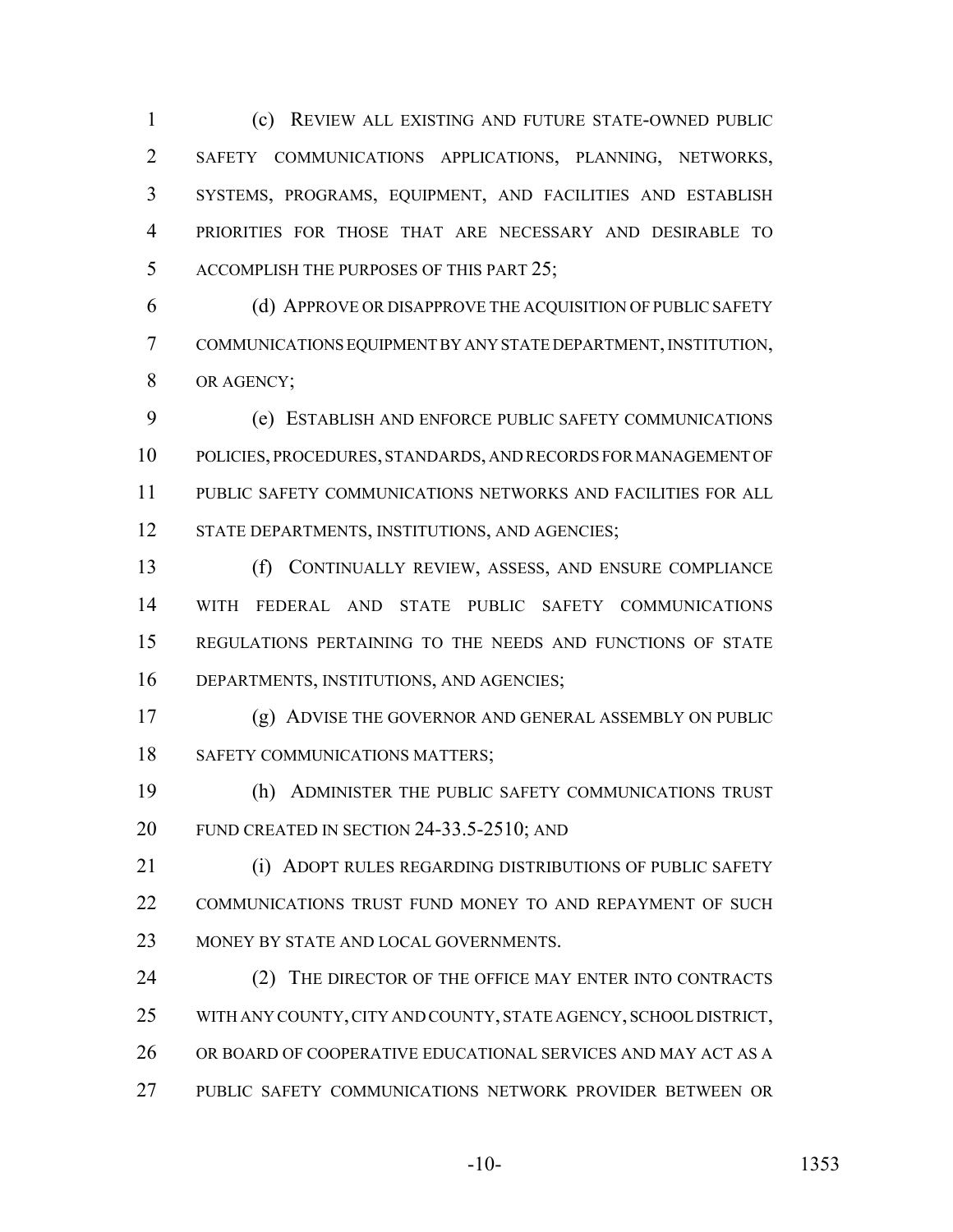AMONG TWO OR MORE COUNTIES OR STATE AGENCIES FOR THE PURPOSE OF PROVIDING PUBLIC SAFETY RADIO COMMUNICATIONS BETWEEN OR AMONG SUCH ENTITIES, INCLUDING THE JUDICIAL SYSTEM OF ANY COUNTY, THE DEPARTMENT OF CORRECTIONS, AND THE DEPARTMENT OF HUMAN SERVICES AND ANY OF THEIR FACILITIES.TO ENSURE THE AVAILABILITY OF SUCH NETWORK THROUGHOUT THE VARIOUS STATE AGENCIES, SCHOOL DISTRICTS, BOARDS OF COOPERATIVE EDUCATIONAL SERVICES, AND COUNTIES, THE DIRECTOR OF THE OFFICE SHALL DEVELOP A UNIFORM SET OF STANDARDS AND POLICIES FOR FACILITIES TO BE USED BY THE CONTRACTING ENTITIES.

11 (3) THE DIRECTOR OF THE OFFICE SHALL:

 (a) IN CONSULTATION WITH RECOGNIZED PUBLIC SAFETY RADIO COMMUNICATION STANDARDS GROUPS AND APPROPRIATE AFFECTED PUBLIC AGENCIES, ADOPT RECOMMENDED STANDARDS FOR THE REPLACEMENT OF ANALOG-BASED RADIO EQUIPMENT WITH DIGITAL-BASED RADIO EQUIPMENT FOR PURPOSES OF DISPATCHING AND RELATED FUNCTIONS WITHIN THE DEPARTMENT OF PUBLIC SAFETY; AND

 (b) FOR PURPOSES OF SERVING THE RADIO COMMUNICATIONS NEEDS OF STATE DEPARTMENTS, INCLUDING BUT NOT LIMITED TO THE DEPARTMENTS OF PUBLIC SAFETY, TRANSPORTATION, NATURAL RESOURCES, AND CORRECTIONS, ADOPT STANDARDS AND POLICIES AND SET A RECOMMENDED TIMETABLE FOR THE REPLACEMENT OF EXISTING RADIO PUBLIC SAFETY COMMUNICATIONS EQUIPMENT WITH A SYSTEM THAT SATISFIES THE REQUIREMENTS OF THE FEDERAL COMMUNICATIONS COMMISSION PUBLIC SAFETY NATIONAL PLAN.

 (4) (a) THE DIRECTOR OF THE DIVISION IS AUTHORIZED, SUBJECT TO THE BUDGET REQUEST REQUIREMENTS SET FORTH IN SECTIONS 2-3-208

-11- 1353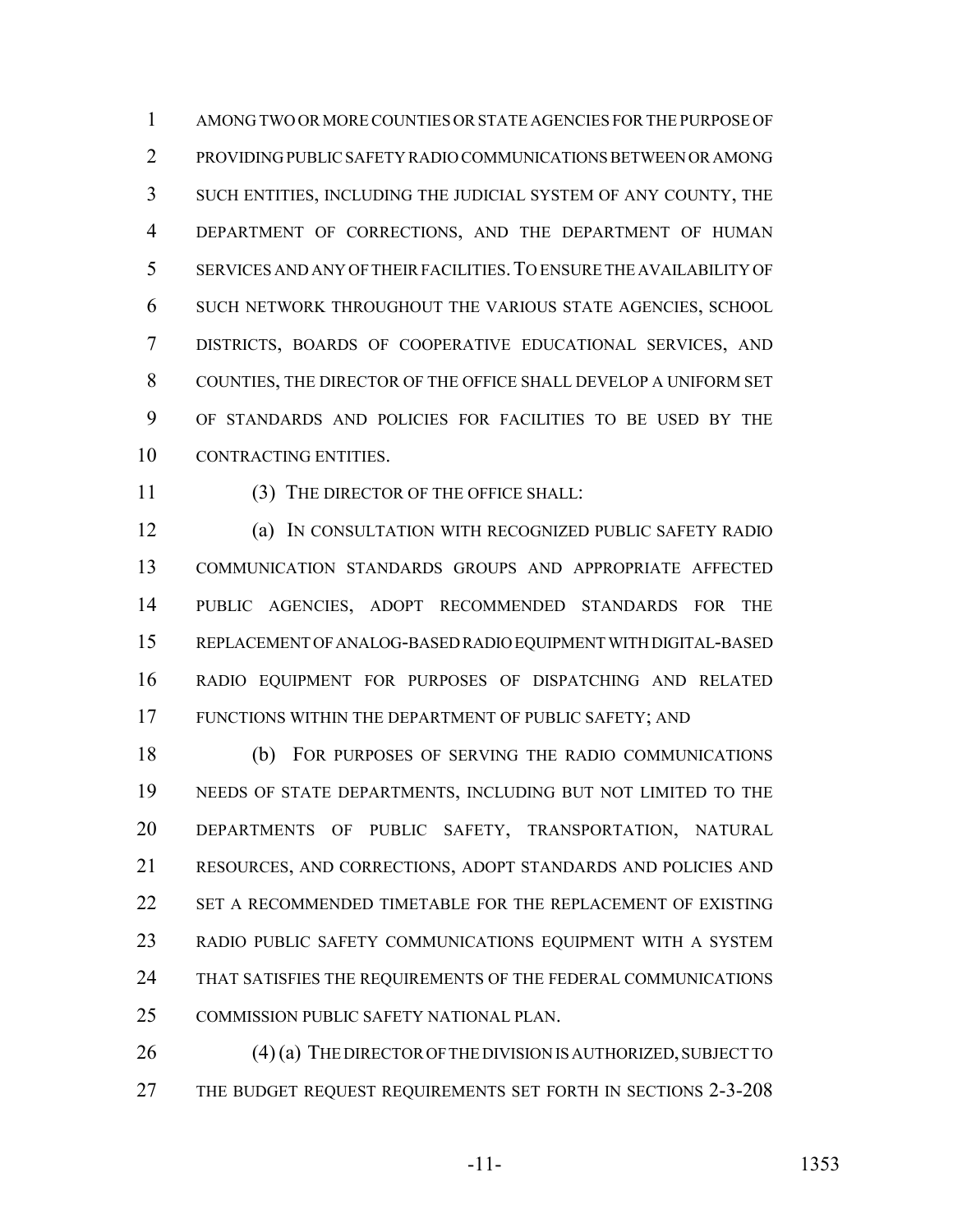1 AND 24-37-304 (1)(c.3) AND SUBJECT TO APPROPRIATION BY THE GENERAL ASSEMBLY, TO PURCHASE OR LEASE ANY REAL ESTATE, BUILDINGS, AND PROPERTY NECESSARY FOR THE OPERATION OR DEVELOPMENT OF THE PUBLIC SAFETY COMMUNICATIONS NETWORK; TO USE ANY AVAILABLE FACILITIES AND PUBLIC SAFETY COMMUNICATIONS EQUIPMENT OF ANY STATE AGENCY OR INSTITUTION; AND, IF NECESSARY, TO PROVIDE FOR THE CONSTRUCTION OF THE NETWORK.

 (b) THE FACILITIES OF THE NETWORK MAY BE MADE AVAILABLE WITHIN AVAILABLE RESOURCES AND WITHOUT ANY NEGATIVE IMPACT TO 10 THE EXISTING NETWORK FOR THE USE OF:

 (I) STATE DEPARTMENTS, STATE INSTITUTIONS, STATE AGENCIES, LAW ENFORCEMENT AGENCIES, AND ANY PUBLIC SAFETY POLITICAL 13 SUBDIVISIONS OF THE STATE;

 (II) OTHER LOCAL, STATE, AND FEDERAL GOVERNMENTAL ENTITIES OR PUBLIC SAFETY-RELATED NONPROFIT ORGANIZATIONS THAT DIRECTLY SUPPORT ANY AGENCY DESCRIBED IN SUBSECTION (4)(b)(I) OF THIS SECTION AND THAT:

 (A) MAY BE REQUESTED TO SUPPORT THE PURPOSES EXPRESSED IN SUBSECTIONS (1)(c) AND (1)(e) OF THIS SECTION AND AGGREGATE PUBLIC SAFETY COMMUNICATIONS SERVICE REQUIREMENTS OF ANY PUBLIC OFFICE DESCRIBED IN SECTION 24-32-3001 (1)(h); OR

 (B) MAKE DONATIONS, GRANTS, BEQUESTS, AND OTHER CONTRIBUTIONS TO THE PUBLIC SAFETY COMMUNICATIONS TRUST FUND PURSUANT TO SECTION 24-33.5-2510 (2)(b); OR

 (III) (A) PRIVATE ENTITIES THROUGH PUBLIC-PRIVATE PARTNERSHIPS CONSIDERED, EVALUATED, AND ACCEPTED BY THE 27 DIRECTOR OF THE DIVISION; EXCEPT THAT ANY NEGOTIATED LEASE RATES

-12- 1353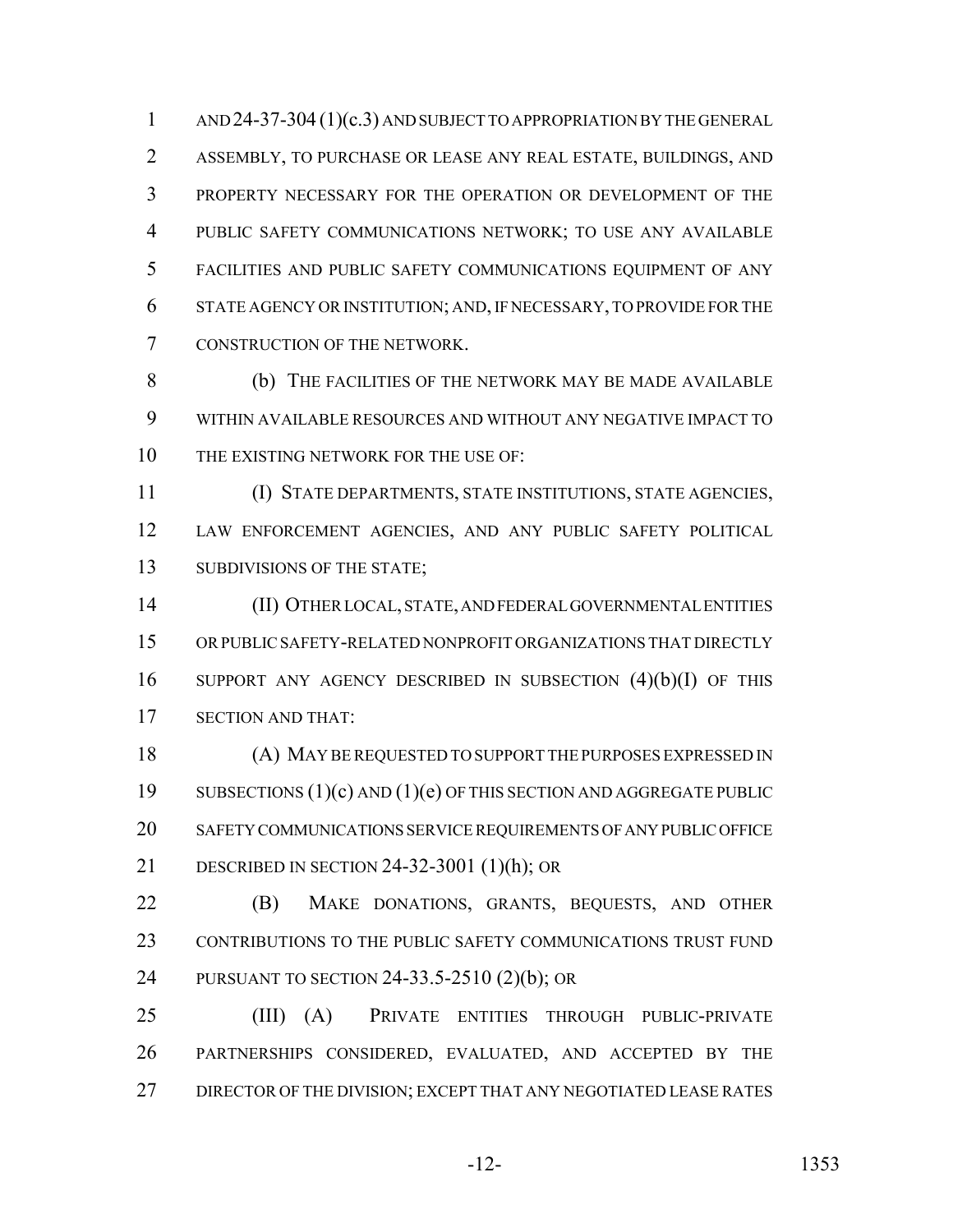MUST BE BASED ON LOCAL MARKET-BASED LEASE RATES IN THE AREA.

 (B) LEASE REVENUES FROM PUBLIC-PRIVATE PARTNERSHIPS ENTERED INTO PURSUANT TO SUBSECTION (4)(b)(III)(A) OF THIS SECTION MUST BE CREDITED AS FOLLOWS: SEVENTY-FIVE PERCENT TO THE PUBLIC SAFETY COMMUNICATIONS TRUST FUND FOR IMPROVEMENTS TO THE STATE PUBLIC SAFETY COMMUNICATIONS NETWORK AND TWENTY-FIVE PERCENT TO THE PUBLIC SCHOOL CAPITAL CONSTRUCTION ASSISTANCE FUND CREATED IN SECTION 22-43.7-104 FOR TECHNOLOGY GRANTS ALLOWED IN SECTION 22-43.7-109 (13).

 (5) THE DEPARTMENT SHALL ANNUALLY INCLUDE AS PART OF ITS PRESENTATION TO ITS COMMITTEE OF REFERENCE AT A HEARING HELD PURSUANT TO SECTION 2-7-203 (2)(a) UPDATES REGARDING STATE PUBLIC SAFETY COMMUNICATIONS AS DEEMED APPROPRIATE BY THE DIRECTOR OF THE DIVISION.

 **24-33.5-2506. Legislative department exemption.** THE PROVISIONS OF THIS PART 25 DO NOT APPLY TO THE LEGISLATIVE 17 DEPARTMENT OF THE STATE.

 **24-33.5-2507. Higher education exemption.** LOCAL AND INTERNAL PUBLIC SAFETY COMMUNICATIONS NETWORKS OF INSTITUTIONS OF HIGHER EDUCATION MAY BE EXEMPTED FROM THE PROVISIONS OF THIS PART 25 UPON APPLICATION TO THE DIRECTOR OF THE OFFICE; EXCEPT 22 THAT ALL SYSTEMS MUST BE CERTIFIED BY THE DIRECTOR OF THE OFFICE AS BEING TECHNICALLY COMPATIBLE WITH PLANS AND NETWORKS AS DESCRIBED IN SECTION 24-33.5-2505 (1).

 **24-33.5-2508. Digital trunked radio system - service charges - pricing policy.** (1) (a) USERS OF THE DIGITAL TRUNKED RADIO SYSTEM SHALL BE CHARGED THE FULL COST OF THE PARTICULAR SERVICE, WHICH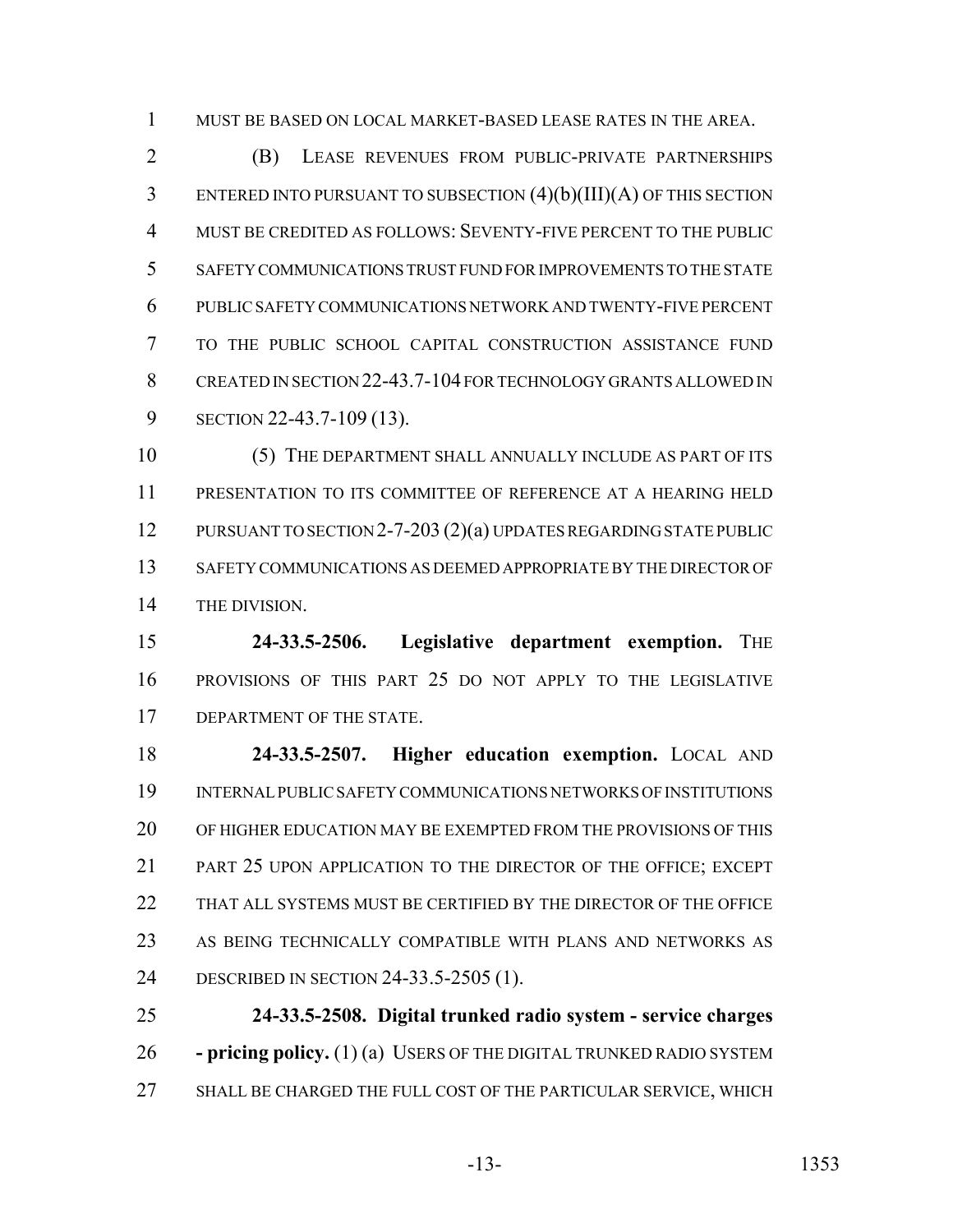SHALL INCLUDE THE COST OF ALL MATERIAL, LABOR, AND OVERHEAD.THE USER CHARGES SHALL BE TRANSMITTED TO THE STATE TREASURER, WHO SHALL CREDIT THEM TO THE PUBLIC SAFETY COMMUNICATIONS TRUST FUND CREATED IN SECTION 24-33.5-2510. THE PUBLIC SAFETY COMMUNICATIONS TRUST FUND MUST INCLUDE USER CHARGES ON PUBLIC SAFETY RADIO SYSTEMS OF A STATE AGENCY OR OTHER STATE ENTITY; EXCEPT THAT NO MUNICIPALITY, COUNTY, CITY AND COUNTY, OR SPECIAL DISTRICT SHALL BE CHARGED USER CHARGES ON PUBLIC SAFETY RADIO SYSTEMS OF A STATE AGENCY OR OTHER STATE ENTITY.

 (b) PRIVATELY OWNED AND OPERATED BUSINESSES MAY BE 11 GRANTED USE OF THE PUBLIC SAFETY COMMUNICATIONS NETWORK. SUCH BUSINESSES MAY BE ASSESSED FEES FOR NETWORK SERVICES PROVIDED. FEES COLLECTED FROM THESE BUSINESSES SHALL BE TRANSFERRED TO THE PUBLIC SAFETY COMMUNICATIONS TRUST FUND FOR REINVESTMENT IN THE NETWORK.

 (2) THE DIRECTOR OF THE OFFICE SHALL ESTABLISH A POLICY OF REMAINING COMPETITIVE WITH PRIVATE INDUSTRY WITH REGARD TO THE COST, TIMELINESS, AND QUALITY OF THE PUBLIC SAFETY RADIO COMMUNICATIONS FUNCTIONS PROVIDED BY THE DEPARTMENT. AN AGENCY MAY ONLY PURCHASE PRIVATE SERVICES IF IT HAS FIRST WORKED WITH THE DEPARTMENT AND THE DEPARTMENT HAS AUTHORIZED THE 22 PURCHASE OF PRIVATE SERVICES.

 **24-33.5-2509. Interoperable communications among public safety radio systems - statewide plan - regional plans - governmental immunity - needs assessment.** (1) (a) THE EXECUTIVE DIRECTOR SHALL EXERCISE THE POWERS, DUTIES, AND FUNCTIONS REGARDING THE TACTICAL AND LONG-TERM INTEROPERABLE COMMUNICATIONS PLAN,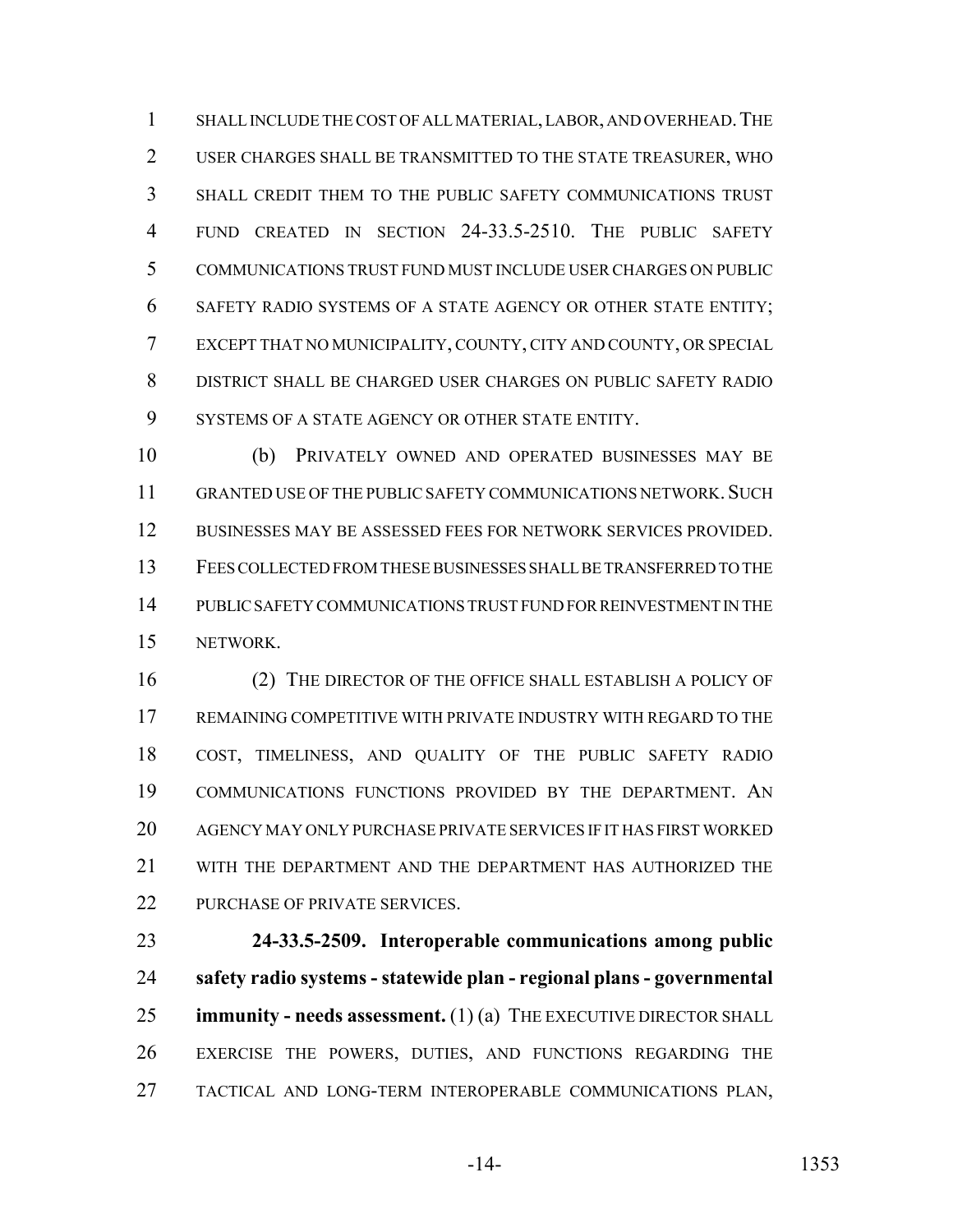1 ADOPTED BY EACH REGION PURSUANT TO FORMER SECTION 24-33.5-716, AS THAT SECTION EXISTED ON JUNE 30, 2023, TO IMPROVE COMMUNICATIONS AMONG PUBLIC SAFETY AGENCIES IN THE REGION AND WITH PUBLIC SAFETY AGENCIES OF OTHER REGIONS, THE STATE AND FEDERAL GOVERNMENTS, AND OTHER STATES.THE PLANS SHALL INCLUDE MEASURES TO CREATE AND PERIODICALLY TEST INTEROPERABILITY INTERFACES, PROVISIONS FOR TRAINING ON COMMUNICATIONS SYSTEMS AND EXERCISES ON THE IMPLEMENTATION OF THE PLAN, A STRATEGY FOR INTEGRATING WITH THE STATE DIGITAL TRUNKED RADIO SYSTEM, DEADLINES FOR IMPLEMENTATION, AND OTHER ELEMENTS REQUIRED BY THE EXECUTIVE DIRECTOR. EACH REGION SHALL SUBMIT REVISED PLANS 12 AS THEY ARE UPDATED TO THE DIRECTOR OF THE OFFICE.

 (b) EACH LOCAL GOVERNMENT AGENCY OR PRIVATE ENTITY THAT OPERATES A PUBLIC SAFETY RADIO SYSTEM SHALL COLLABORATE IN THE DEVELOPMENT AND, AS NECESSARY, PERIODIC REVISION OF THE TACTICAL AND LONG-TERM INTEROPERABLE COMMUNICATIONS PLAN OF THE REGION IN WHICH IT IS LOCATED.SUCH TACTICAL PLANS, AND REVISIONS THERETO, SHALL BE SUBMITTED TO THE DIRECTOR OF THE OFFICE.

 (c) A REGION THAT FAILS TO TIMELY SUBMIT A TACTICAL AND LONG-TERM INTEROPERABLE COMMUNICATIONS PLAN OR REVISIONS THERETO, OR A LOCAL GOVERNMENT AGENCY THAT FAILS TO 22 COLLABORATE IN THE DEVELOPMENT OF OR TIMELY SUBMIT THE PLAN, OR A REGION OR LOCAL GOVERNMENT AGENCY THAT FAILS TO MAINTAIN CURRENT PLANS, IS INELIGIBLE TO RECEIVE HOMELAND SECURITY OR PUBLIC SAFETY GRANT MONEY ADMINISTERED BY THE DEPARTMENT OF LOCAL AFFAIRS, DEPARTMENT OF PUBLIC SAFETY, OR DEPARTMENT OF PUBLIC HEALTH AND ENVIRONMENT UNTIL THE REGION SUBMITS A PLAN TO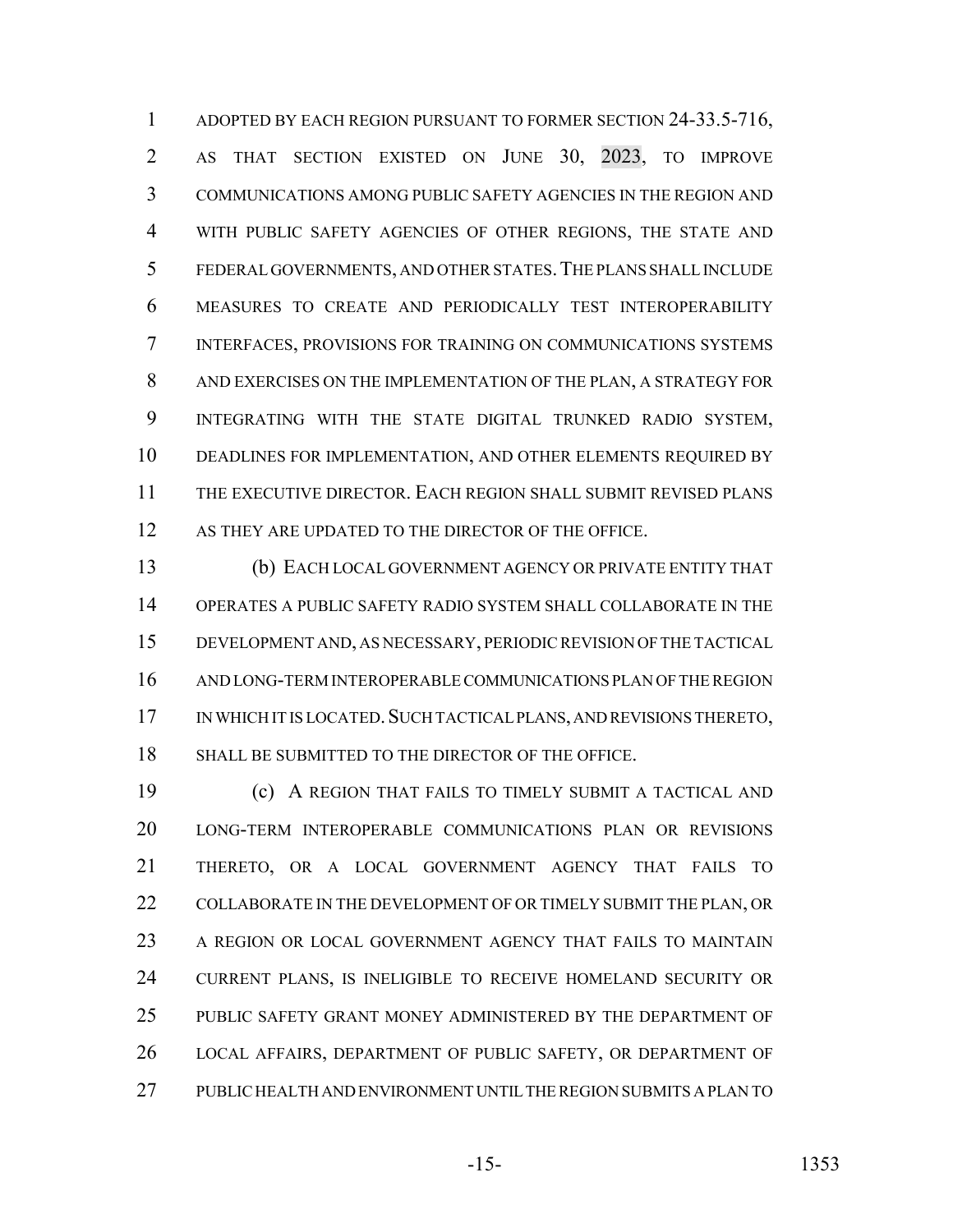THE DIRECTOR OF THE OFFICE.

 (2) A PUBLIC SAFETY AGENCY SHALL NOT EXPEND MONEY RECEIVED THROUGH THE DEPARTMENT ON A MOBILE DATA COMMUNICATIONS SYSTEM UNLESS THE SYSTEM IS CAPABLE OF INTEROPERABLE COMMUNICATIONS.

 (3) THE EXECUTIVE DIRECTOR SHALL NOT REQUIRE A PUBLIC SAFETY AGENCY TO ACQUIRE THE COMMUNICATIONS EQUIPMENT OF A PARTICULAR MANUFACTURER OR PROVIDER AS A CONDITION OF AWARDING GRANT MONEY ADMINISTERED BY THE DEPARTMENT.

 (4) A PUBLIC SAFETY AGENCY OR AN EMPLOYEE OF A PUBLIC SAFETY AGENCY ACTING IN COLLABORATION WITH ANOTHER AGENCY OR PERSON TO CREATE AND OPERATE AN INTEROPERABLE COMMUNICATIONS SYSTEM HAS THE SAME DEGREE OF IMMUNITY UNDER THE "COLORADO GOVERNMENTAL IMMUNITY ACT", ARTICLE 10 OF THIS TITLE 24, AS THE PUBLIC SAFETY AGENCY OR EMPLOYEE WOULD HAVE IF NOT ACTING IN COLLABORATION WITH ANOTHER AGENCY OR PERSON.

 **24-33.5-2510. Public safety communications trust fund - creation - report.** (1) THE PUBLIC SAFETY COMMUNICATIONS TRUST FUND, REFERRED TO IN THIS SECTION AS THE "FUND", IS HEREBY CREATED IN THE STATE TREASURY. THE FUND CONSISTS OF MONEY APPROPRIATED 21 OR TRANSFERRED TO THE FUND PURSUANT TO SUBSECTIONS (2) AND (3) OF THIS SECTION AND ANY OTHER MONEY THAT THE GENERAL ASSEMBLY MAY APPROPRIATE OR TRANSFER TO THE FUND. THE MONEY IN THE FUND IS CONTINUOUSLY APPROPRIATED BY THE GENERAL ASSEMBLY TO THE DEPARTMENT FOR DISTRIBUTION AS DETERMINED BY RULES ADOPTED PURSUANT TO SECTION 24-33.5-2505 (1)(i). THE PRIMARY PURPOSE OF SUCH DISTRIBUTION IS THE ACQUISITION AND MAINTENANCE OF PUBLIC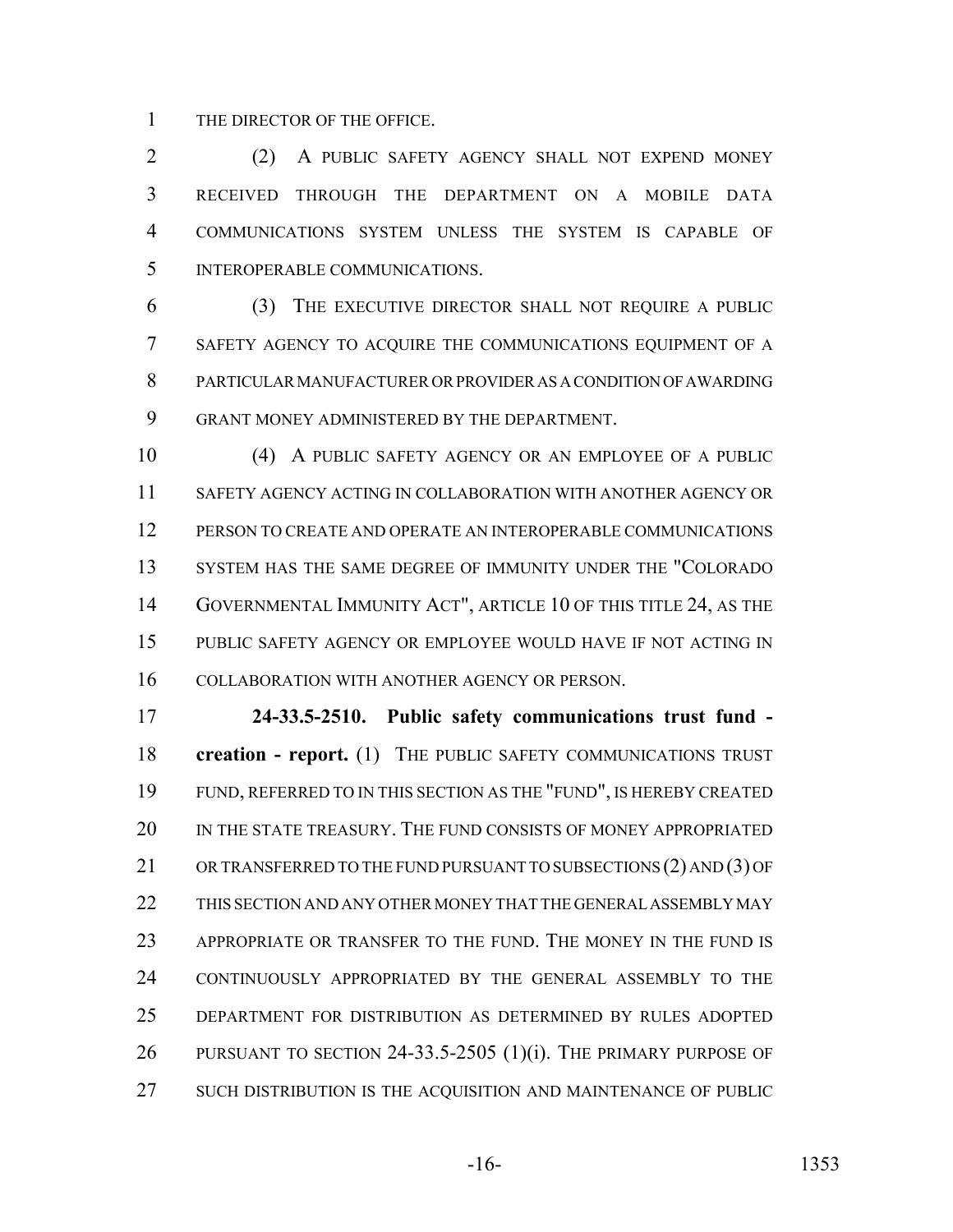SAFETY COMMUNICATIONS SYSTEMS FOR USE BY DEPARTMENTS 2 INCLUDING BUT NOT LIMITED TO THE DEPARTMENTS OF PUBLIC SAFETY, TRANSPORTATION, NATURAL RESOURCES, AND CORRECTIONS AS PROVIDED IN SECTION 24-33.5-2505 (3)(b). SUCH SYSTEMS SHALL SATISFY THE REQUIREMENTS OF THE PUBLIC SAFETY NATIONAL PLAN ESTABLISHED BY THE FEDERAL COMMUNICATIONS COMMISSION, 47 CFR 90.16. THIS SECTION SHALL NOT PRECLUDE THE PAYMENT OF MAINTENANCE EXPENSES INCLUDING THE COST OF LEASED OR RENTED EQUIPMENT, PAYMENTS TO LOCAL GOVERNMENTAL ENTITIES FOR RADIO COMMUNICATIONS SYSTEMS, OR PAYMENTS RELATED TO PUBLIC SAFETY RADIO SYSTEMS.

 (2) (a) (I) THE GENERAL ASSEMBLY DECLARES ITS INTENTION TO COMMIT STATE MONEY TO THE FUND FOR THE PURPOSES SET FORTH IN THIS 13 SECTION. EXCEPT AS OTHERWISE PROVIDED IN SUBSECTION (2)(b) OF THIS SECTION, THE TOTAL AMOUNT OF THE PRINCIPAL IN THE FUND SHALL NOT EXCEED FIFTY MILLION DOLLARS.

16 (II) ANY TRANSFER OF STATE MONEY TO THE FUND FOR ANY FISCAL YEAR FROM MONEY IN THE CAPITAL CONSTRUCTION FUND CREATED IN SECTION 24-75-302 IS CONTINUOUSLY APPROPRIATED FROM THE FUND TO THE DEPARTMENT FOR THE PURPOSES SET FORTH IN THIS SECTION.ANY MONEY IN THE FUND SO APPROPRIATED THAT WAS INITIALLY TRANSFERRED FROM MONEY IN THE CAPITAL CONSTRUCTION FUND SHALL, IF ANY 22 PROJECT FOR WHICH SUCH MONEY IS APPROPRIATED IS INITIATED WITHIN THE FISCAL YEAR, REMAIN AVAILABLE UNTIL COMPLETION OF THE PROJECT, AT WHICH TIME THE UNEXPENDED AND UNENCUMBERED BALANCES OF SUCH APPROPRIATION SHALL REVERT TO THE FUND.

 (b) IN ADDITION TO ANY TRANSFERS MADE AS A RESULT OF 27 SUBSECTION  $(2)(a)$  OF THIS SECTION, THE DEPARTMENT MAY SOLICIT AND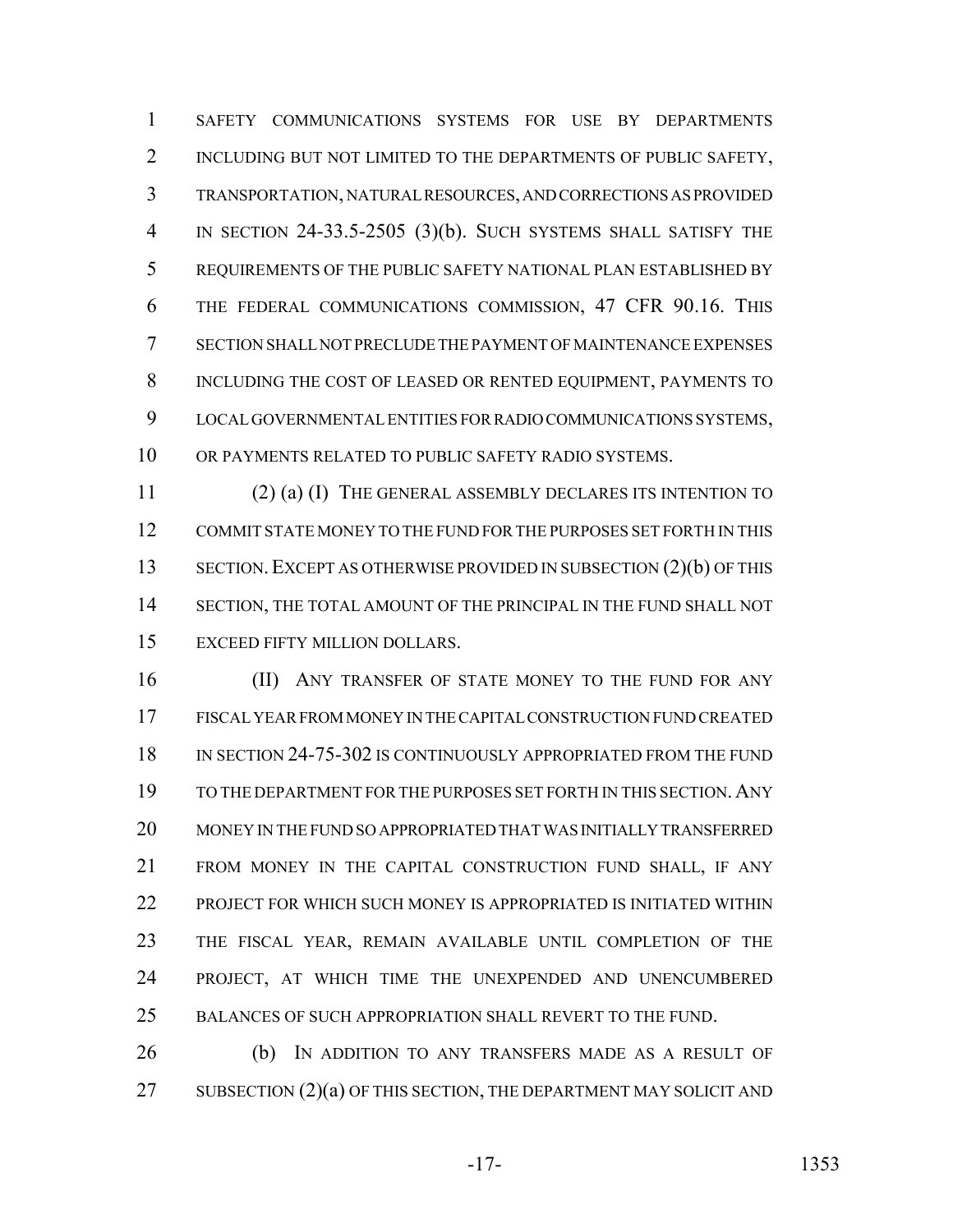ACCEPT GIFTS, GRANTS, DONATIONS, BEQUESTS, AND OTHER CONTRIBUTIONS TO THE FUND FROM LOCAL, STATE, AND FEDERAL ENTITIES AND FROM PUBLIC SAFETY-RELATED NONPROFIT ORGANIZATIONS THAT DIRECTLY SUPPORT STATE DEPARTMENTS, STATE INSTITUTIONS, STATE AGENCIES, AND LAW ENFORCEMENT AND PUBLIC SAFETY POLITICAL SUBDIVISIONS OF THE STATE. SUCH CONTRIBUTIONS SHALL BE TRANSMITTED TO THE STATE TREASURER, WHO SHALL CREDIT THE 8 CONTRIBUTIONS TO THE FUND.

 (3) (a) (I) FOR THE 2023-24 AND 2024-25 STATE FISCAL YEARS, THE GENERAL ASSEMBLY SHALL TRANSFER TO THE FUND A TOTAL OF THREE MILLION FIVE HUNDRED THOUSAND DOLLARS FROM THE GENERAL 12 FUND OR FROM ANY OTHER FUND. FOR EACH SUCH FISCAL YEAR, THE GENERAL ASSEMBLY SHALL DETERMINE THE AMOUNT TO BE TRANSFERRED FROM THE GENERAL FUND AND THE AMOUNT TO BE TRANSFERRED FROM ANY OTHER FUND. THE DEPARTMENT SHALL USE THE MONEY TRANSFERRED TO THE FUND PURSUANT TO THIS SUBSECTION (3)(a)(I) FOR THE REPLACEMENT OF LEGACY RADIO EQUIPMENT AND HARDWARE AT RADIO TOWER SITES.

 (II) FOR THE 2023-24 AND 2024-25 STATE FISCAL YEARS, IN ADDITION TO THE AMOUNT TRANSFERRED TO THE FUND PURSUANT TO SUBSECTION (3)(a)(I) OF THIS SECTION, THE GENERAL ASSEMBLY SHALL TRANSFER TO THE FUND THREE MILLION SEVEN HUNDRED THOUSAND 23 DOLLARS FROM THE GENERAL FUND OR FROM ANY OTHER FUND. FOR EACH 24 SUCH FISCAL YEAR, THE GENERAL ASSEMBLY SHALL DETERMINE THE AMOUNT TO BE APPROPRIATED FROM THE GENERAL FUND AND THE 26 AMOUNT TO BE APPROPRIATED FROM ANY OTHER FUND. THE DEPARTMENT SHALL USE THE MONEY APPROPRIATED TO THE FUND PURSUANT TO THIS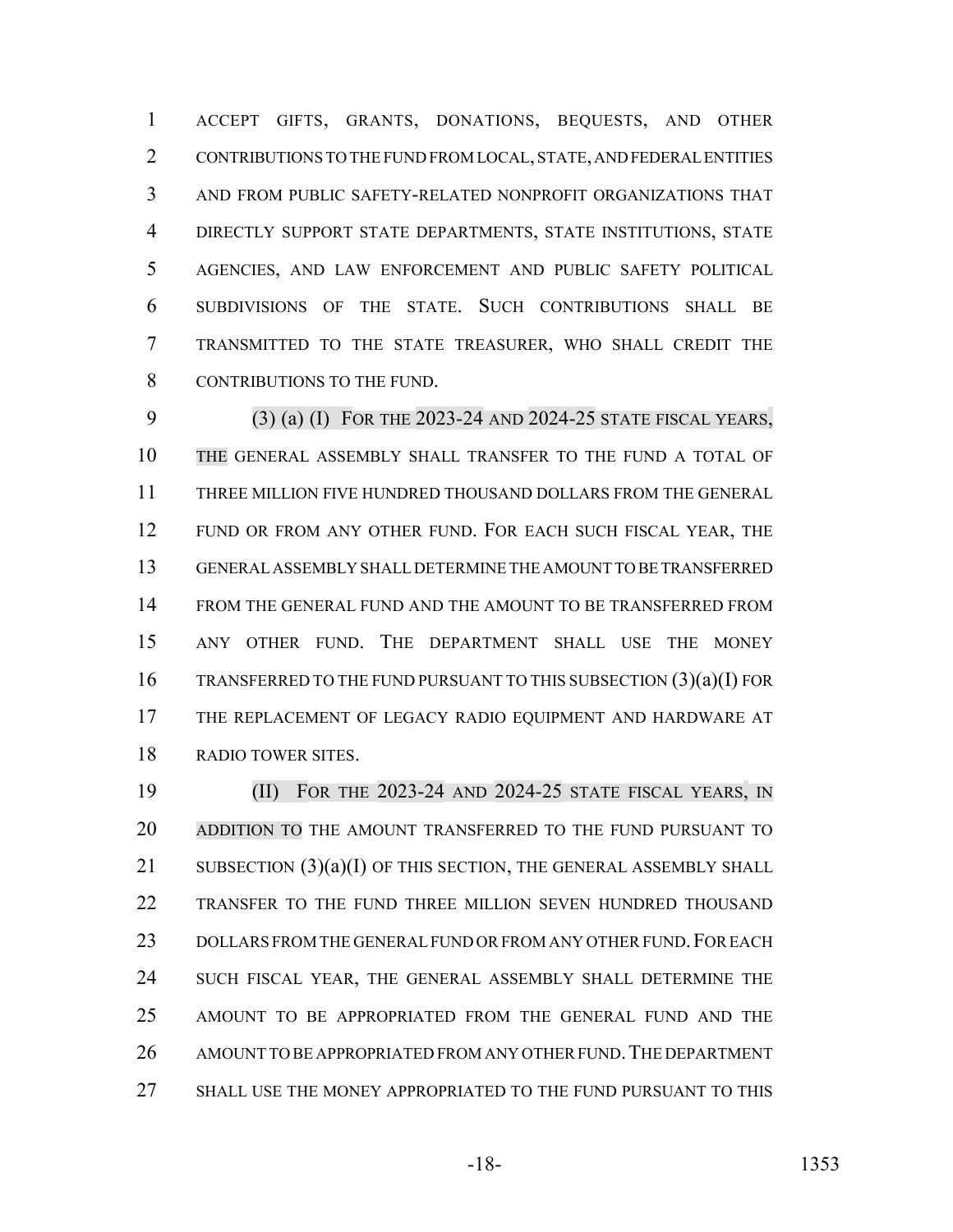SUBSECTION (3)(a)(II) FOR SOFTWARE UPGRADE ASSURANCE.

 (III) THE DEPARTMENT MAY USE ANY UNENCUMBERED AND UNEXPENDED MONEY TRANSFERRED PURSUANT TO SUBSECTIONS (3)(a)(I) AND (3)(a)(II) OF THIS SECTION ON DIGITAL TRUNKED RADIO SYSTEM SITE SUPPORTING INFRASTRUCTURE AND DIGITAL TRUNKED RADIO SYSTEM SUPPORTING SOFTWARE AND HARDWARE.

 (b) ON OR BEFORE NOVEMBER 1, 2023, AND ON OR BEFORE NOVEMBER 1 OF EACH YEAR THEREAFTER THROUGH NOVEMBER 1, 2025, THE DEPARTMENT, IN CONSULTATION WITH THE DEPARTMENT OF CORRECTIONS, THE DEPARTMENT OF NATURAL RESOURCES, THE DEPARTMENT OF TRANSPORTATION, AND ANY OTHER STATE DEPARTMENT OR LOCAL OR REGIONAL GOVERNMENT DEEMED APPROPRIATE BY THE DEPARTMENT, SHALL SUBMIT A REPORT TO THE JOINT BUDGET COMMITTEE OF THE GENERAL ASSEMBLY DETAILING THE USE OF THE MONEY APPROPRIATED TO THE FUND PURSUANT TO SUBSECTION (3)(a) OF THIS SECTION. THE REPORT MUST INCLUDE THE FOLLOWING:

 (I) COMPREHENSIVE DOCUMENTATION REGARDING THE PURPOSES 18 FOR WHICH THE MONEY TRANSFERRED PURSUANT TO SUBSECTION (3)(a) OF THIS SECTION WAS USED DURING THE PRIOR FISCAL YEAR AND IS BEING USED DURING THE CURRENT FISCAL YEAR AND THE ANTICIPATED USE OF THE MONEY THAT WILL BE TRANSFERRED IN FUTURE FISCAL YEARS;

**(II) OF THE TOTAL AMOUNT EXPENDED DURING THE PRIOR FISCAL**  YEAR FOR EACH OF THE PURPOSES SPECIFIED IN SUBSECTIONS (3)(a)(I) AND (3)(a)(II) OF THIS SECTION, THE AMOUNT THAT WAS TRANSFERRED FROM THE GENERAL FUND AND THE AMOUNT THAT WAS TRANSFERRED FROM ANY OTHER FUND; AND

**(III)** FOR THE TRANSFER OR TRANSFERS FOR THE NEXT FISCAL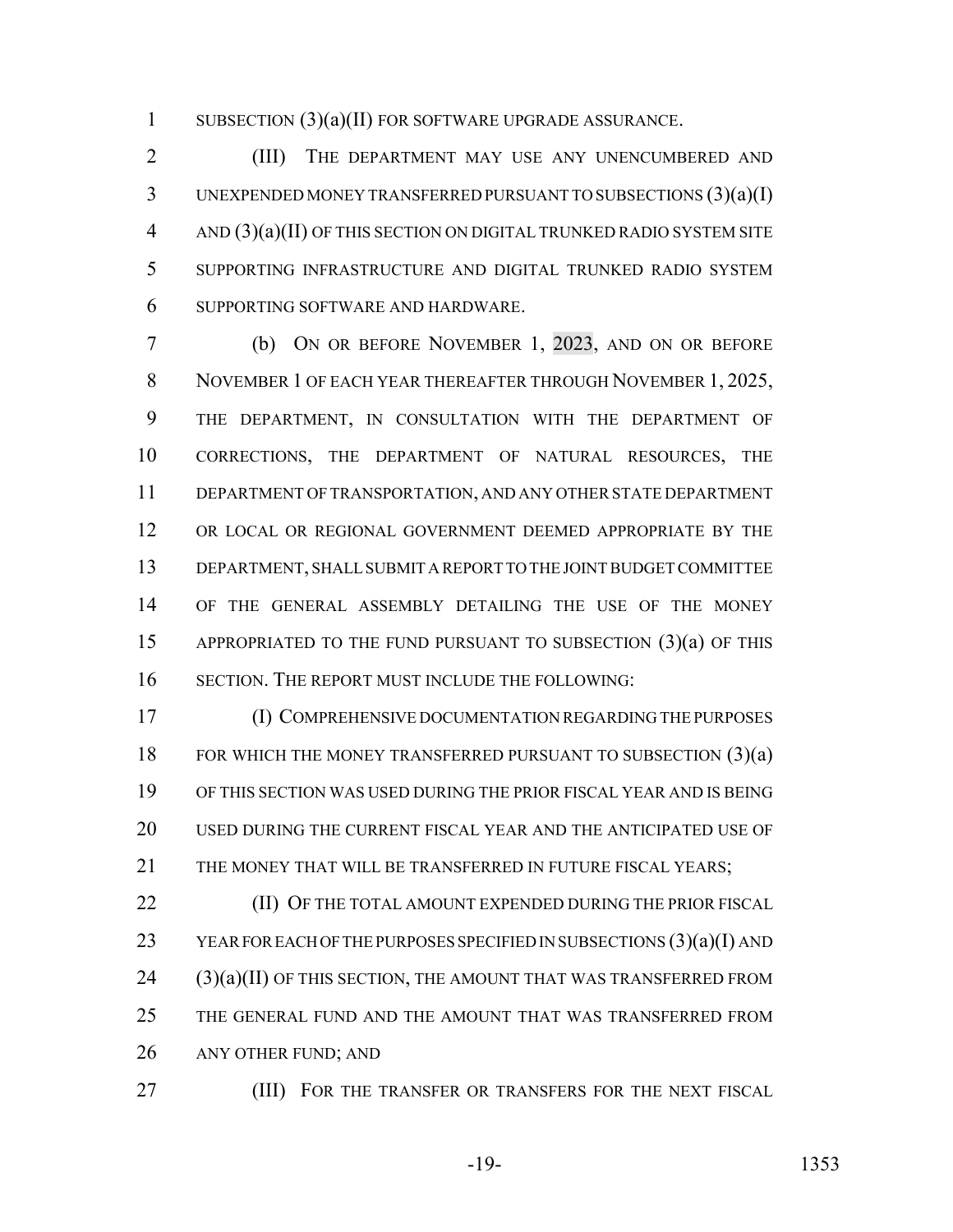YEAR, A RECOMMENDATION REGARDING THE AMOUNT TO BE TRANSFERRED 2 FROM THE GENERAL FUND AND THE AMOUNT TO BE TRANSFERRED FROM ANY OTHER FUND FOR EACH OF THE PURPOSES SPECIFIED IN SUBSECTIONS 4 (3)(a)(I) AND (3)(a)(II) OF THIS SECTION.

 (4) THE STATE TREASURER SHALL CREDIT ALL INTEREST AND INCOME DERIVED FROM THE DEPOSIT AND INVESTMENT OF MONEY IN THE FUND TO THE FUND.

 (5) IN AUTHORIZING DISTRIBUTIONS OF PRINCIPAL AND INTEREST FROM THE FUND AND PURCHASING, LEASING, CONTRACTING FOR, AND OTHERWISE ACQUIRING EQUIPMENT FOR STATE ENTITIES, THE DIRECTOR OF THE DIVISION SHALL CONSIDER THE FOLLOWING:

 (a) THE NEED FOR ACHIEVING FUNCTIONAL INTEROPERABILITY AMONG LOCAL, STATE, AND FEDERAL PUBLIC SAFETY RADIO COMMUNICATIONS SYSTEMS BY ACQUIRING EQUIPMENT THAT MEETS EMERGING TECHNICAL STANDARDS FOR SYSTEMS INTEROPERABILITY AND OPEN NETWORK ARCHITECTURE;

 (b) THE NEEDS OF LOCAL GOVERNMENT ENTITIES THAT HAVE RECENTLY INVESTED IN NEW RADIO SYSTEMS, PARTICULARLY IN REGARD TO INTEROPERABILITY; AND

20 (c) THE PROMOTION OF AN ORDERLY TRANSITION FROM ANALOG-BASED TO DIGITAL-BASED RADIO SYSTEMS.

**(6) IN ACQUIRING EQUIPMENT PURSUANT TO SUBSECTION (5) OF**  THIS SECTION, THE DIRECTOR OF THE DIVISION SHALL DEVELOP BID SPECIFICATIONS THAT IDENTIFY ALL SERVICES, REQUIREMENTS, AND COSTS CONSISTENT WITH EXISTING STATE LAW.

26 (7) (a) THE DIRECTOR OF THE DIVISION SHALL KEEP AN ACCURATE ACCOUNT OF ALL ACTIVITIES RELATED TO THE FUND INCLUDING ITS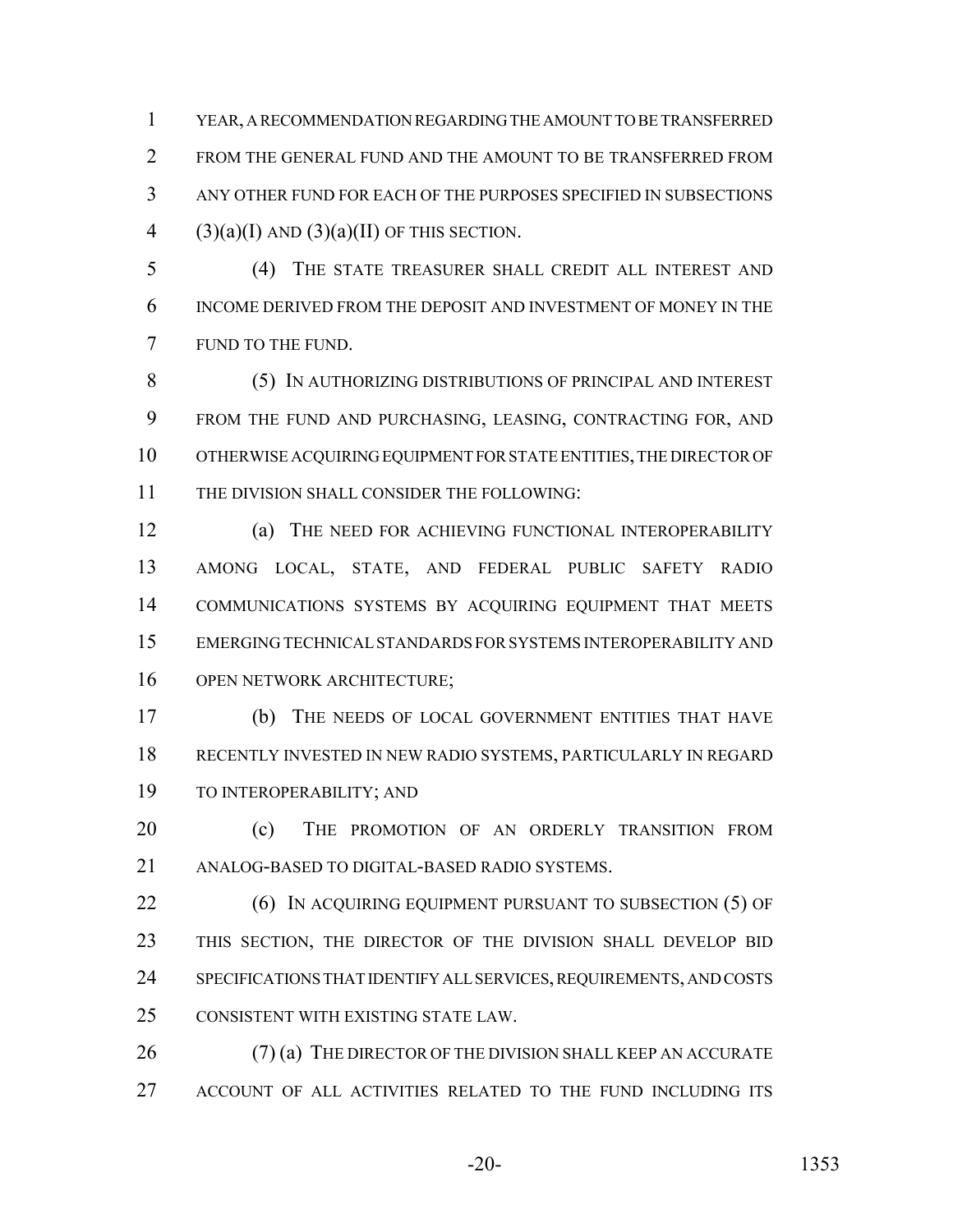RECEIPTS AND EXPENDITURES AND SHALL ANNUALLY REPORT IN WRITING SUCH ACCOUNT TO THE JOINT BUDGET COMMITTEE, CREATED IN SECTION 2-3-201. THE STATE AUDITOR MAY INVESTIGATE THE AFFAIRS OF THE FUND, SEVERALLY EXAMINE THE PROPERTIES AND RECORDS RELATING TO THE FUND, AND PRESCRIBE ACCOUNTING METHODS AND PROCEDURES FOR RENDERING PERIODICAL REPORTS IN RELATION TO DISBURSEMENTS AND PURCHASES MADE FROM THE FUND.

 (b) NOTWITHSTANDING THE REQUIREMENT IN SECTION 24-1-136 9 (11)(a)(I), THE REQUIREMENT TO SUBMIT THE REPORT REQUIRED IN 10 SUBSECTION (7)(a) OF THIS SECTION CONTINUES INDEFINITELY.

 (8) IN THE EXPENDITURE OF ANY MONEY FROM THE FUND FOR THE ACQUISITION, MAINTENANCE, OR LEASE OF ANY PUBLIC SAFETY RADIO COMMUNICATIONS SYSTEMS EQUIPMENT OR ANY OTHER COMMUNICATIONS 14 DEVICES OR EQUIPMENT, THE DIRECTOR OF THE DIVISION SHALL ENSURE THAT SUCH EXPENDITURES ARE MADE PURSUANT TO THE REQUIREMENTS 16 SET FORTH UNDER THE "PROCUREMENT CODE", ARTICLES 101 TO 112 OF 17 THIS TITLE 24.

 **SECTION 4.** In Colorado Revised Statutes, 24-37.5-501, **add** (3) as follows:

 **24-37.5-501. Powers, duties, and functions concerning telecommunications.** (3) THE CHIEF INFORMATION OFFICER SHALL BEGIN THE TRANSFER OF THE PUBLIC SAFETY TELECOMMUNICATIONS PROGRAM TO THE DEPARTMENT OF PUBLIC SAFETY PURSUANT TO HOUSE BILL 22-1353 ON JULY 1, 2022. **SECTION 5.** In Colorado Revised Statutes, 2-3-1304, **amend**

26  $(1)(f)$  as follows:

**2-3-1304. Powers and duties of capital development committee**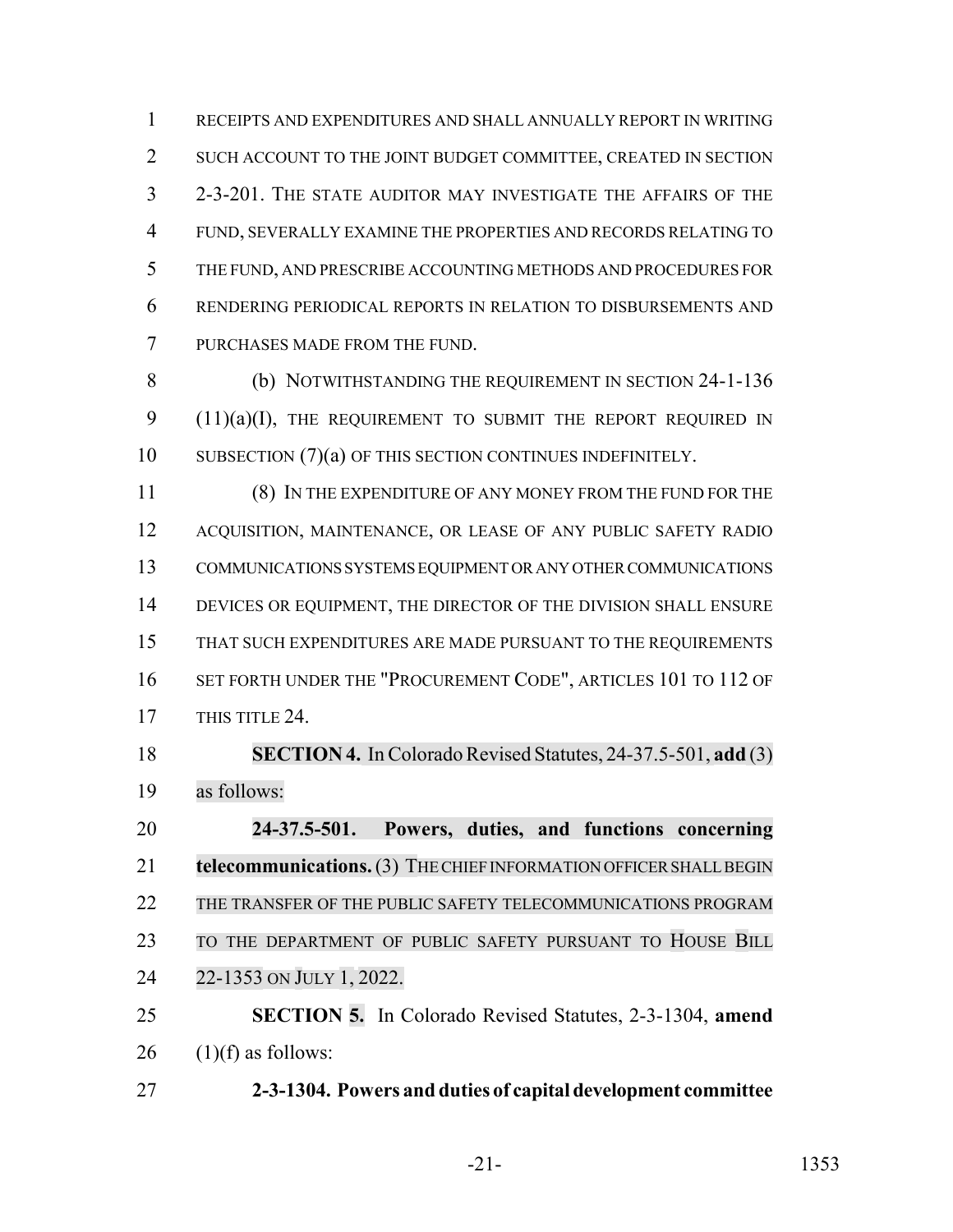**- definition.** (1) The capital development committee has the following powers and duties:

 (f) To review the annual capital construction and maintenance requests from the chief information officer of the office of information technology regarding the public safety communications trust fund created 6 pursuant to section  $24-37.5-506$ , C.R.S. SECTION 24-33.5-2510; **SECTION 6.** In Colorado Revised Statutes, 24-1-128.6, **amend** 8 (2)(h)(II)(B) and (2)(h)(II)(C); and **add** (2)(h)(II)(D) as follows: **24-1-128.6. Department of public safety - creation - repeal.** (2) The department of public safety consists of the following divisions: (h) (II) The division of homeland security and emergency management includes the following agencies, which shall exercise their powers and perform their duties and functions under the department of public safety as if the same were transferred thereto by a **type 2** transfer: (B) THE office of prevention and security, created in section 24-33.5-1606; and (C) The office of preparedness, created in section 24-33.5-1606.5; AND (D) THE OFFICE OF PUBLIC SAFETY COMMUNICATIONS CREATED IN SECTION 24-33.5-2502. **SECTION 7.** In Colorado Revised Statutes, 24-33.5-1603, **add**  $(2)(d)$  as follows: **24-33.5-1603. Division of homeland security and emergency management - creation - director.** (2) The division includes the following agencies, which shall exercise their powers and perform their 26 duties and functions under the department as if the same were transferred thereto by a **type 2** transfer: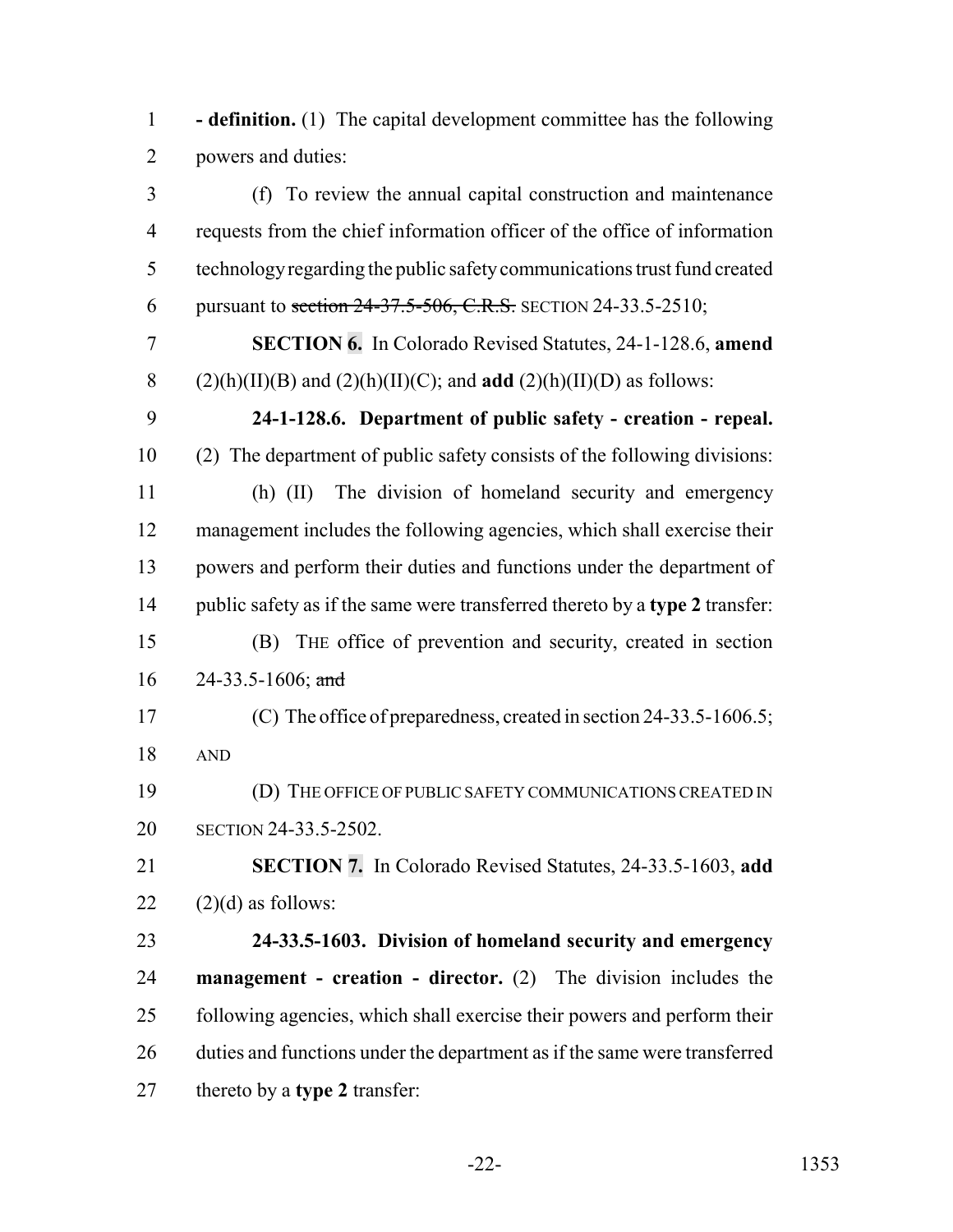1 (d) THE OFFICE OF PUBLIC SAFETY COMMUNICATIONS, CREATED IN 2 PART 25 OF THIS ARTICLE 33.5.

3 **SECTION 8.** In Colorado Revised Statutes, 30-11-107, **repeal** 4  $(1)(x)$  as follows:

5 **30-11-107. Powers of the board.** (1) The board of county 6 commissioners of each county has power at any meeting:

7 (x) To enter into a contract with the state telecommunications 8 director pursuant to the provisions of section 24-37.5-502 (3), C.R.S., for 9 the providing of teleconferencing facilities and services between the 10 county and any other county, city and county, or state agency to be used 11 for teleconferencing of hearings relating to any person in the custody of 12 the county;

13 **SECTION 9.** In Colorado Revised Statutes, **repeal** 30-11-208 as 14 follows:

15 **30-11-208. Contract - teleconferencing facilities and services.** 16 The city and county of Denver may enter into a contract with the state 17 telecommunications director pursuant to the provisions of section 18 24-37.5-503, C.R.S., for the providing of teleconferencing facilities and 19 services between the city and county of Denver and any other county or 20 state agency to be used for teleconferencing of hearings relating to any 21 person in the custody of the city and county of Denver.

22 **SECTION 10.** In Colorado Revised Statutes, 43-1-1202, **amend** 23  $(1)(a)(IV)(B)$  as follows:

# 24 **43-1-1202. Department powers - definition.**

25 (1) Notwithstanding any other law, the department may:

26 (a) Solicit and consider proposals, enter into agreements, grant 27 benefits, and accept contributions for public-private initiatives pursuant